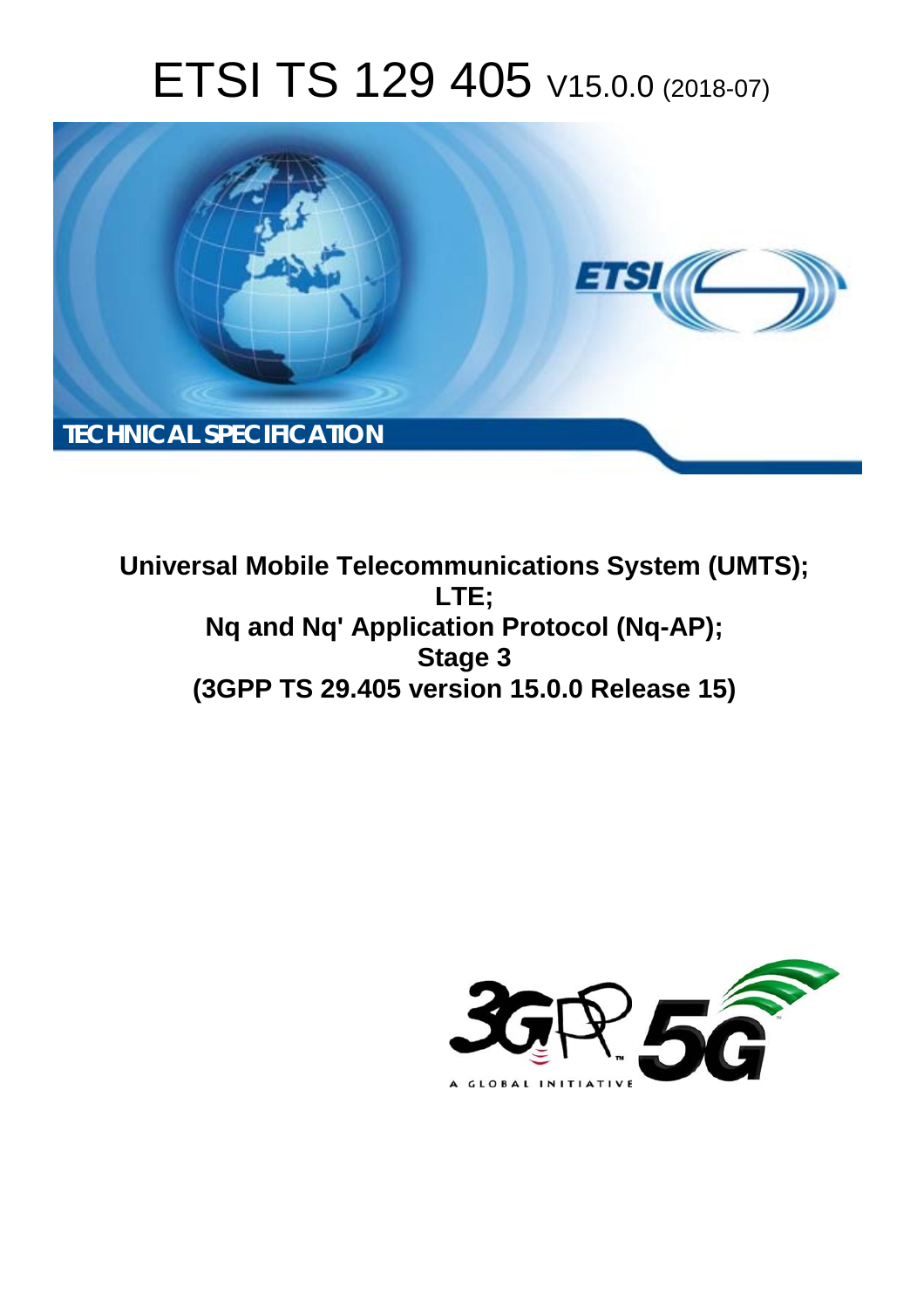Reference RTS/TSGC-0429405vf00

> Keywords LTE,UMTS

#### *ETSI*

#### 650 Route des Lucioles F-06921 Sophia Antipolis Cedex - FRANCE

Tel.: +33 4 92 94 42 00 Fax: +33 4 93 65 47 16

Siret N° 348 623 562 00017 - NAF 742 C Association à but non lucratif enregistrée à la Sous-Préfecture de Grasse (06) N° 7803/88

#### *Important notice*

The present document can be downloaded from: <http://www.etsi.org/standards-search>

The present document may be made available in electronic versions and/or in print. The content of any electronic and/or print versions of the present document shall not be modified without the prior written authorization of ETSI. In case of any existing or perceived difference in contents between such versions and/or in print, the only prevailing document is the print of the Portable Document Format (PDF) version kept on a specific network drive within ETSI Secretariat.

Users of the present document should be aware that the document may be subject to revision or change of status. Information on the current status of this and other ETSI documents is available at <https://portal.etsi.org/TB/ETSIDeliverableStatus.aspx>

If you find errors in the present document, please send your comment to one of the following services: <https://portal.etsi.org/People/CommiteeSupportStaff.aspx>

#### *Copyright Notification*

No part may be reproduced or utilized in any form or by any means, electronic or mechanical, including photocopying and microfilm except as authorized by written permission of ETSI. The content of the PDF version shall not be modified without the written authorization of ETSI. The copyright and the foregoing restriction extend to reproduction in all media.

> © ETSI 2018. All rights reserved.

**DECT**TM, **PLUGTESTS**TM, **UMTS**TM and the ETSI logo are trademarks of ETSI registered for the benefit of its Members. **3GPP**TM and **LTE**TM are trademarks of ETSI registered for the benefit of its Members and of the 3GPP Organizational Partners. **oneM2M** logo is protected for the benefit of its Members.

**GSM**® and the GSM logo are trademarks registered and owned by the GSM Association.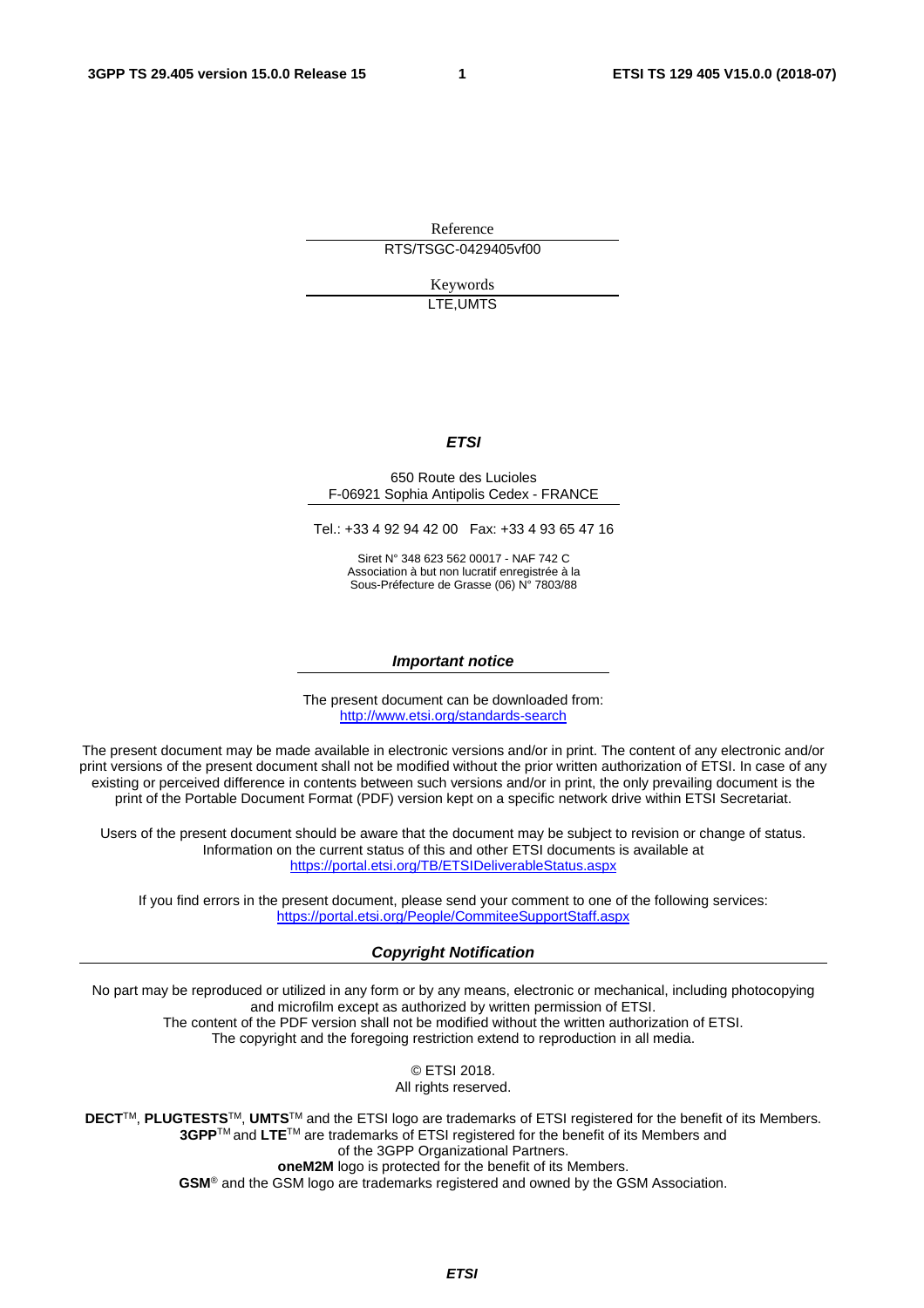### Intellectual Property Rights

#### Essential patents

IPRs essential or potentially essential to normative deliverables may have been declared to ETSI. The information pertaining to these essential IPRs, if any, is publicly available for **ETSI members and non-members**, and can be found in ETSI SR 000 314: *"Intellectual Property Rights (IPRs); Essential, or potentially Essential, IPRs notified to ETSI in respect of ETSI standards"*, which is available from the ETSI Secretariat. Latest updates are available on the ETSI Web server ([https://ipr.etsi.org/\)](https://ipr.etsi.org/).

Pursuant to the ETSI IPR Policy, no investigation, including IPR searches, has been carried out by ETSI. No guarantee can be given as to the existence of other IPRs not referenced in ETSI SR 000 314 (or the updates on the ETSI Web server) which are, or may be, or may become, essential to the present document.

#### **Trademarks**

The present document may include trademarks and/or tradenames which are asserted and/or registered by their owners. ETSI claims no ownership of these except for any which are indicated as being the property of ETSI, and conveys no right to use or reproduce any trademark and/or tradename. Mention of those trademarks in the present document does not constitute an endorsement by ETSI of products, services or organizations associated with those trademarks.

### Foreword

This Technical Specification (TS) has been produced by ETSI 3rd Generation Partnership Project (3GPP).

The present document may refer to technical specifications or reports using their 3GPP identities, UMTS identities or GSM identities. These should be interpreted as being references to the corresponding ETSI deliverables.

The cross reference between GSM, UMTS, 3GPP and ETSI identities can be found under [http://webapp.etsi.org/key/queryform.asp.](http://webapp.etsi.org/key/queryform.asp)

### Modal verbs terminology

In the present document "**shall**", "**shall not**", "**should**", "**should not**", "**may**", "**need not**", "**will**", "**will not**", "**can**" and "**cannot**" are to be interpreted as described in clause 3.2 of the [ETSI Drafting Rules](https://portal.etsi.org/Services/editHelp!/Howtostart/ETSIDraftingRules.aspx) (Verbal forms for the expression of provisions).

"**must**" and "**must not**" are **NOT** allowed in ETSI deliverables except when used in direct citation.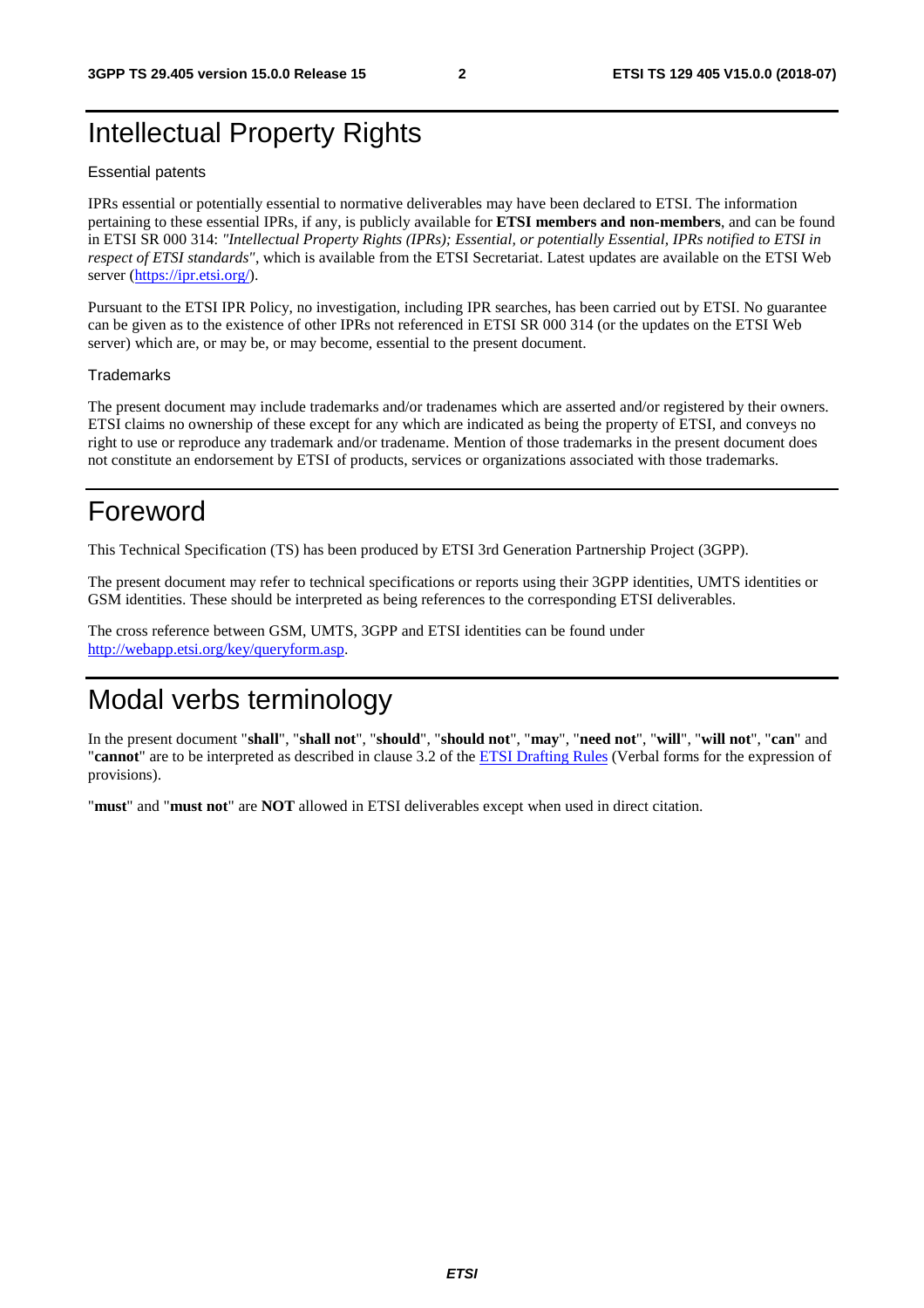# Contents

| $\perp$        |  |
|----------------|--|
| 2              |  |
| 3              |  |
| 3.1<br>3.2     |  |
| $\overline{4}$ |  |
| 5              |  |
| 5.1            |  |
| 5.2            |  |
| 5.2.1          |  |
| 5.2.2          |  |
| 5.2.2.1        |  |
| 5.2.2.2<br>5.3 |  |
| 5.3.1          |  |
| 5.3.2          |  |
| 5.3.2.1        |  |
| 5.3.2.2        |  |
|                |  |
| 6              |  |
| 6.1<br>6.2     |  |
| 6.3            |  |
|                |  |
| $\tau$         |  |
| 7.1            |  |
| 7.2            |  |
| 7.3            |  |
| 7.4<br>7.5     |  |
| 7.6            |  |
| 7.7            |  |
| 7.8            |  |
| 7.9            |  |
| 7.10           |  |
| 7.11           |  |
| 7.12           |  |
| 8              |  |
| 8.1            |  |
| 8.1.1          |  |
| 8.2            |  |
| 8.2.1          |  |
| 8.3            |  |
| 8.3.1          |  |
| 8.4            |  |
| 8.4.1          |  |
|                |  |
| 9<br>9.1       |  |
| 9.1.1          |  |
|                |  |

 $\mathbf{3}$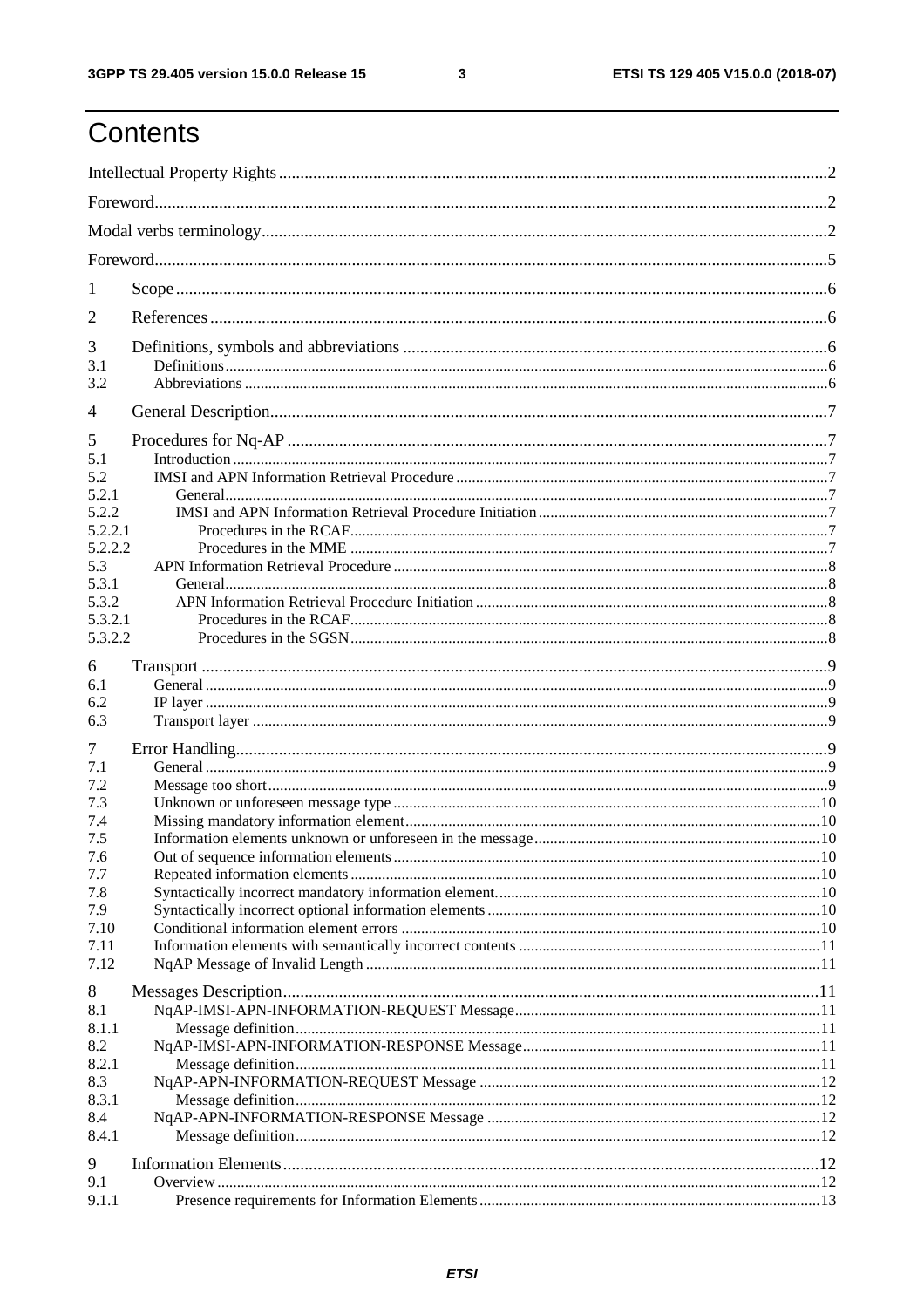$\overline{\mathbf{4}}$ 

| 9.1.2 |                               |  |
|-------|-------------------------------|--|
| 9.2   |                               |  |
| 9.3   |                               |  |
| 9.3.1 |                               |  |
| 9.3.2 |                               |  |
| 9.4   |                               |  |
| 9.4.1 |                               |  |
| 9.4.2 |                               |  |
| 9.4.3 |                               |  |
| 9.4.4 |                               |  |
| 9.4.5 |                               |  |
| 9.4.6 |                               |  |
| 9.4.7 |                               |  |
|       | <b>Annex A (informative):</b> |  |
|       |                               |  |
|       |                               |  |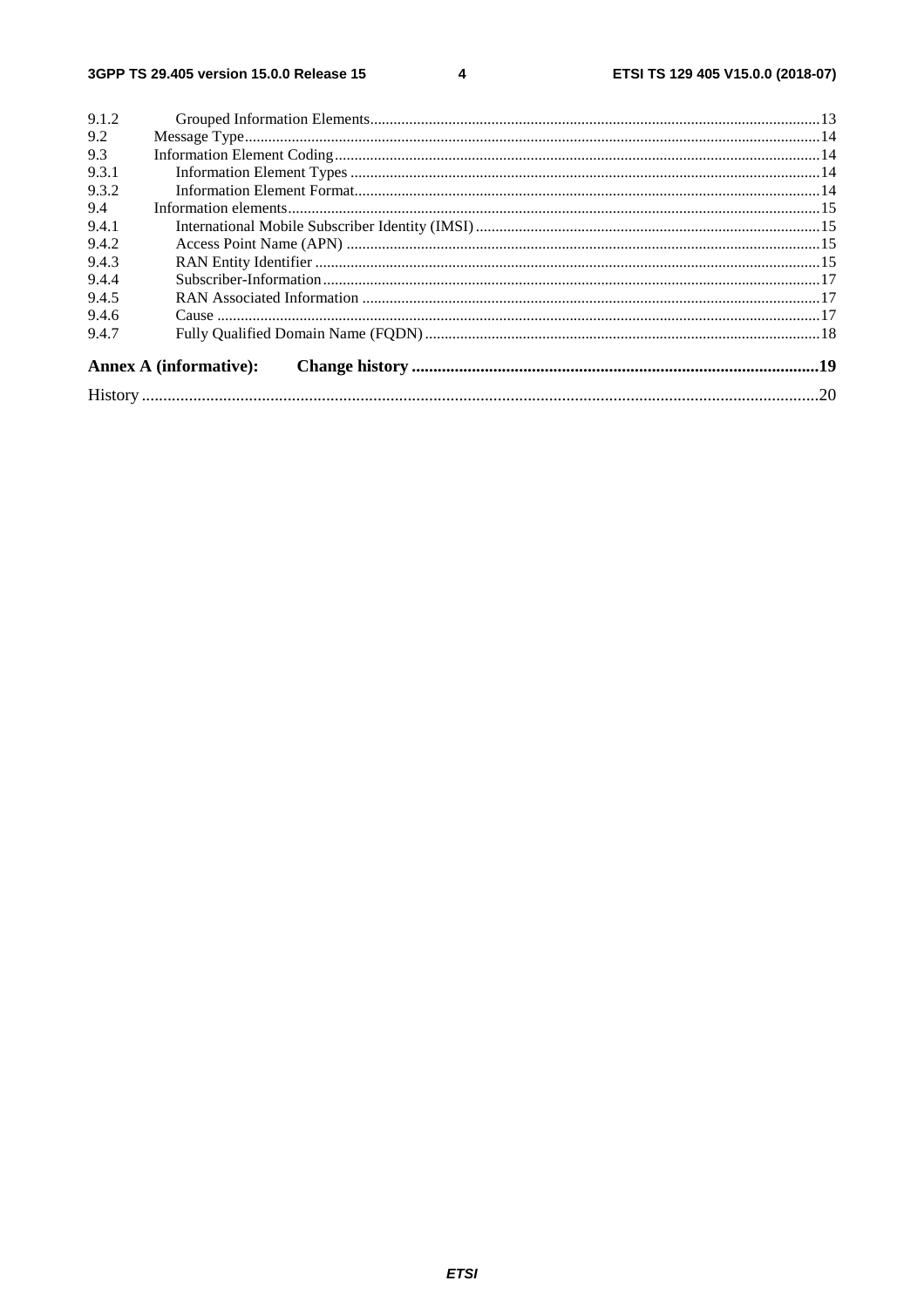# Foreword

This Technical Specification has been produced by the 3rd Generation Partnership Project (3GPP).

The contents of the present document are subject to continuing work within the TSG and may change following formal TSG approval. Should the TSG modify the contents of the present document, it will be re-released by the TSG with an identifying change of release date and an increase in version number as follows:

Version x.y.z

where:

- x the first digit:
	- 1 presented to TSG for information;
	- 2 presented to TSG for approval;
	- 3 or greater indicates TSG approved document under change control.
- y the second digit is incremented for all changes of substance, i.e. technical enhancements, corrections, updates, etc.
- z the third digit is incremented when editorial only changes have been incorporated in the document.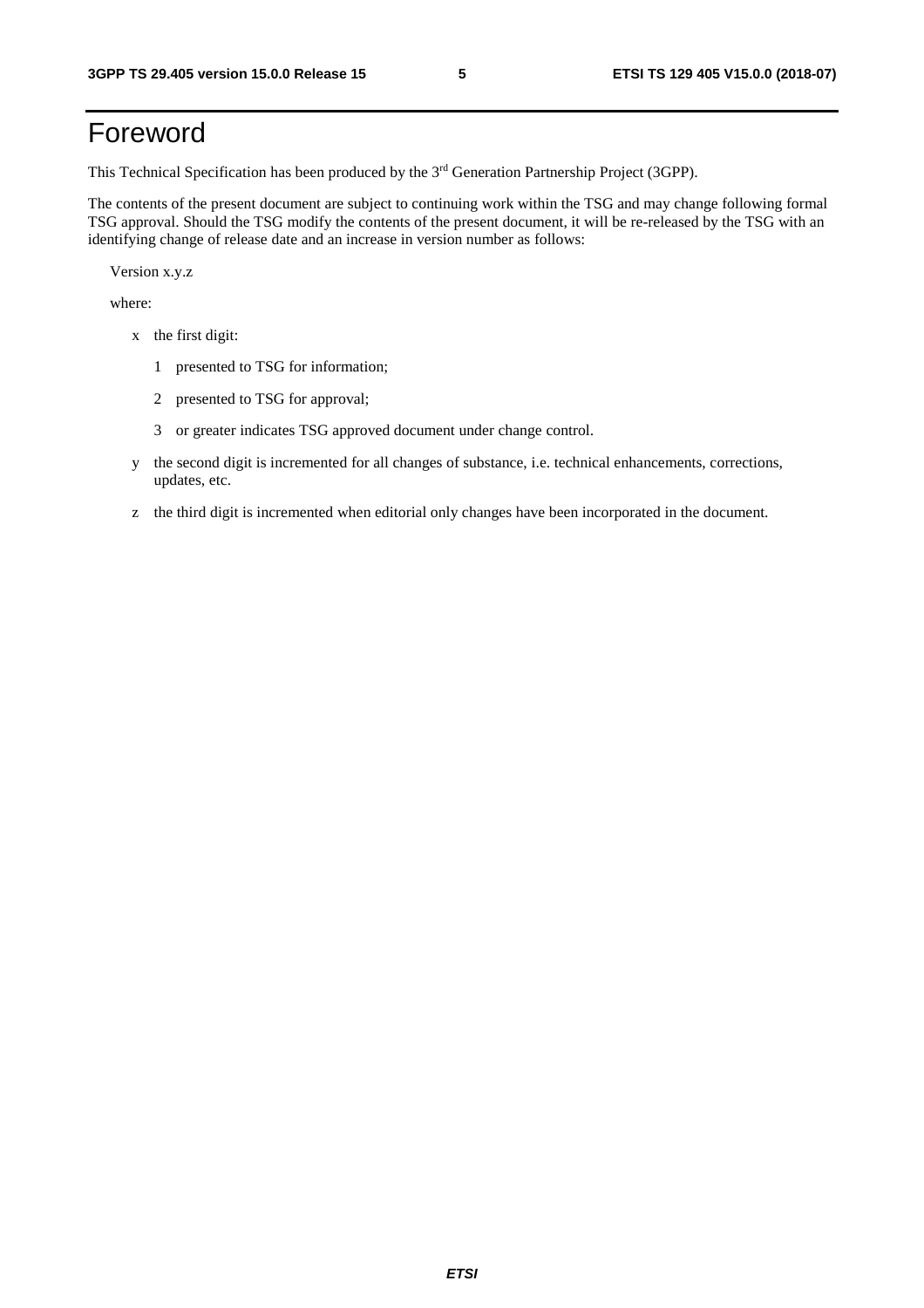### 1 Scope

The present document specifies the procedures and the Nq and Nq' Application Protocol (Nq-AP) messages used on the Nq/Nq' interfaces between the RAN Congestion Awareness Function (RCAF) and the Mobility Management Entity (MME) or the Serving GPRS Support Node (SGSN). The related stage 2 requirements are specified in 3GPP TS 23.401 [2] and 3GPP TS 23.060 [3].

### 2 References

The following documents contain provisions which, through reference in this text, constitute provisions of the present document.

- References are either specific (identified by date of publication, edition number, version number, etc.) or non-specific.
- For a specific reference, subsequent revisions do not apply.
- For a non-specific reference, the latest version applies. In the case of a reference to a 3GPP document (including a GSM document), a non-specific reference implicitly refers to the latest version of that document *in the same Release as the present document*.
- [1] 3GPP TR 21.905: "Vocabulary for 3GPP Specifications".
- [2] 3GPP TS 23.401: "General Packet Radio Service (GPRS) enhancements for Evolved Universal Terrestrial Radio Access Network (E-UTRAN) access".
- [3] 3GPP TS 23.060: "General Packet Radio Service (GPRS); Service description; Stage 2".
- [4] 3GPP TS 29.303: "Domain Name System Procedures; Stage 3"
- [5] 3GPP TS 23.003: "Numbering, addressing and identification".
- [6] IETF RFC 791 (September 1981): "Internet Protocol".
- [7] IETF RFC 2460 (December 1998): "Internet Protocol, Version 6 (IPv6) Specification".
- [8] IETF RFC 4960 (September 2007): "Stream Control Transmission Protocol".
- [9] ITU-T Recommendation E.212: "The international identification plan for mobile terminals and mobile users".
- [10] 3GPP TS 36.413: "Evolved Universal Terrestrial Radio Access Network (E-UTRAN); S1 Application Protocol (S1AP)".
- [11] IETF RFC 1035: "Domain Names Implementation and Specification".

### 3 Definitions, symbols and abbreviations

### 3.1 Definitions

For the purposes of the present document, the terms and definitions given in TR 21.905 [1] and the following apply. A term defined in the present document takes precedence over the definition of the same term, if any, in TR 21.905 [1].

#### 3.2 Abbreviations

For the purposes of the present document, the abbreviations given in TR 21.905 [1] and the following apply. An abbreviation defined in the present document takes precedence over the definition of the same abbreviation, if any, in TR 21.905 [1].

RCAF RAN Congestion Awareness Function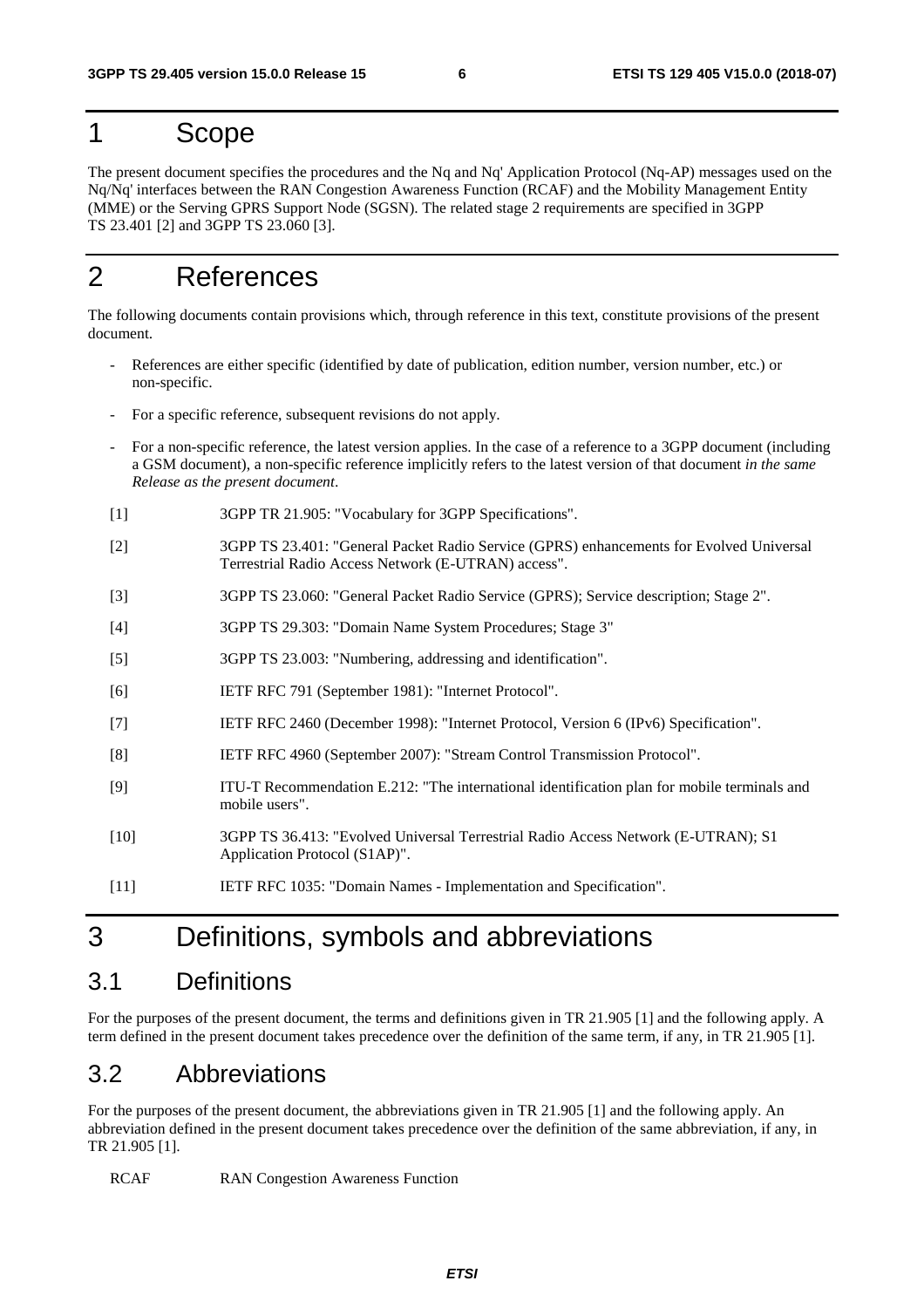# 4 General Description

This document describes the procedures, messages and information elements over the Nq and Nq' interfaces between the MME/SGSN and the RCAF to transfer the IMSI/APN information associated to the eNodeB or E-UTRAN cells or UTRAN Service Area experiencing user plane congestion.

The Nq interface is located between the RCAF and the MME. The Nq' interface is located between the RCAF and the SGSN.

Both the Nq and the Nq' interfaces use the Nq-AP protocol. The Nq-AP protocol described in this document uses a Type, Length and Value (TLV) encoding of messages over an SCTP transport. The SCTP transport is described in clause 6. The Nq-AP messages and the Information Elements are described in clause 8 and 9 respectively.

# 5 Procedures for Nq-AP

### 5.1 Introduction

The Nq interface is used between the RCAF and MME for the IMSI and APN information retrieval procedures as specified in sub-clause 5.9.3 of 3GPP TS 23.401 [2].

The Nq' interface is used between the RCAF and SGSN for the APN information retrieval procedure as specified in sub-clause 6.17 of 3GPP TS 23.060 [3].

#### 5.2 IMSI and APN Information Retrieval Procedure

#### 5.2.1 General

The IMSI and APN information retrieval procedure is used between the RCAF and the MME over the Nq interface. The RCAF uses this procedure to retrieve from the MME:

- the IMSIs that are currently in ECM-CONNECTED state and having active E-RABs under a given eNodeB or E-UTRAN cell;
- for each IMSI the list of APNs currently having active PDN connections.

The RCAF selects the MME(s) serving a user plane congested eNodeB or an E-UTRAN cell through the DNS procedure as specified in sub-clause 5.4 of 3GPP TS 29.303 [4].

#### 5.2.2 IMSI and APN Information Retrieval Procedure Initiation

#### 5.2.2.1 Procedures in the RCAF

When the RCAF needs to retrieve the  $[MSI(s) / APN(s)$  information for a given user plane congested area, the RCAF shall send the NqAP-IMSI-APN-INFORMATION-REQUEST message towards the MME(s).

The RCAF shall include in the NqAP-IMSI-APN-INFORMATION-REQUEST message:

- the Global eNodeB ID IE(s) if it requests the IMSI(s) and APN(s) for a given user plane congested area at an eNodeB level;
- the ECGI IE(s) if it requests the IMSI(s) and APN(s) for a given user plane congested area at an E-UTRAN cell level.

NOTE: For a given user plane congested area, the RCAF retrieves the IMSI and APN information from the MME at a eNodeB level or E-UTRAN cell level based on local policy at the RCAF.

#### 5.2.2.2 Procedures in the MME

When the MME receives the NqAP-IMSI-APN-INFORMATION-REQUEST message from the RCAF, the MME shall report in the NqAP-IMSI-APN-INFORMATION-RESPONSE message, for each eNodeB or E-UTRAN cell requested by the RCAF, that has at least one subscriber: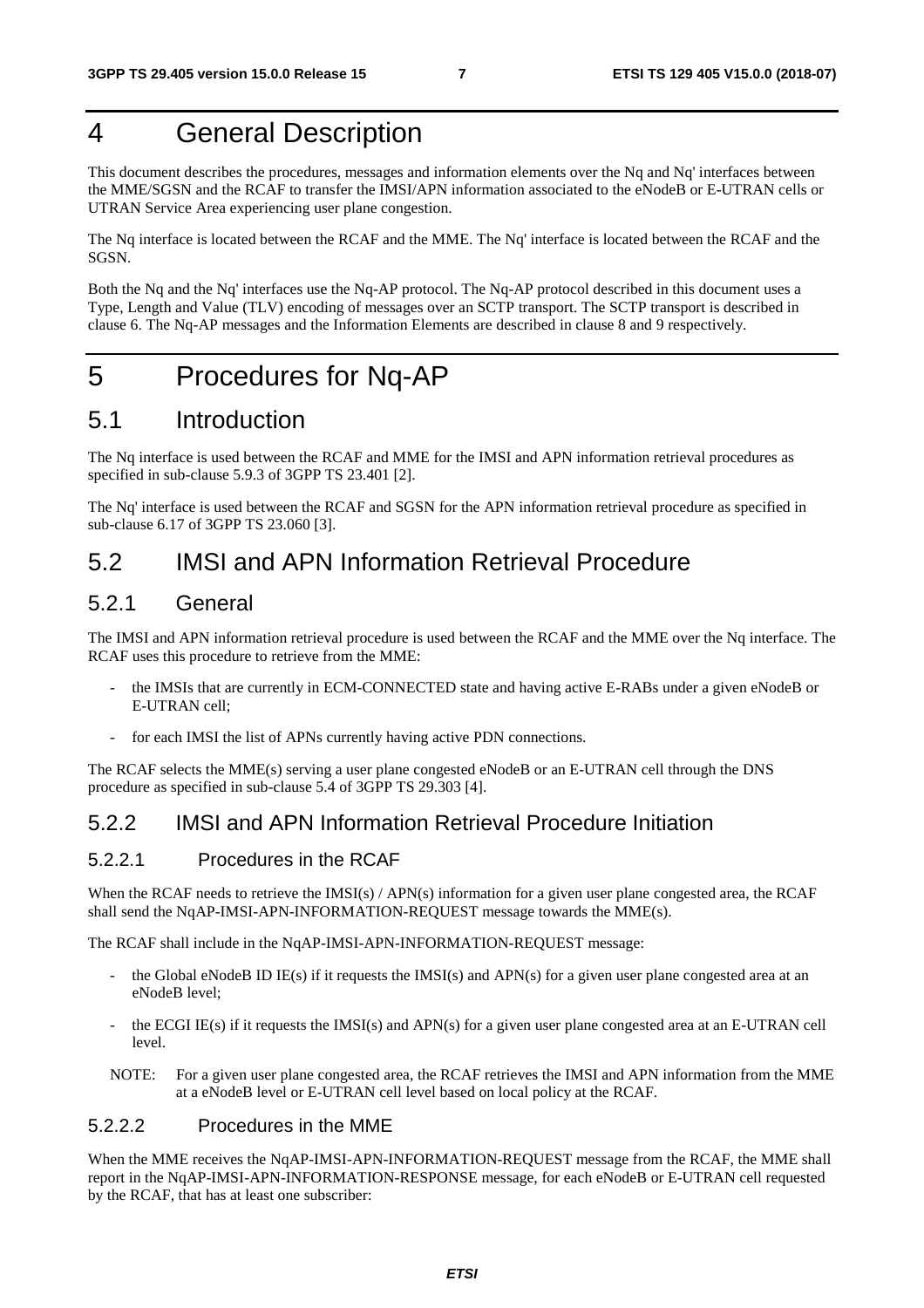- the Macro eNodeB ID or Home eNodeB ID or the E-UTRAN cell ID in the RAN Entity value field of the RAN Entity Identifier IE for which the MME(s) report the IMSI and the APN information.
	- all the subscribers that are currently in ECM-CONNECTED state and having active E-RABs, except the subscribers involved in an Emergency call, under the given eNodeB or E-UTRAN cell in the Subscriber-Information IE. Multiple instances of the Subscriber-Information IE shall be included if there are multiple subscribers under the given eNodeB or E-UTRAN cell.
		- for each subscriber, the IMSI in the IMSI IE and APNs currently having active PDN connections in the APN IE. Multiple instances of the APN IE shall be included under a Subscriber-Information IE if the subscriber has active PDN connections towards multiple APNs.

The information reported by the MME for each eNodeB or E-UTRAN cell shall be encoded as an instance of the RAN Associated Information IE.

For a single NqAP-IMSI-APN-INFORMATION-REQUEST message from the RCAF, the MME may send multiple NqAP-IMSI-APN-INFORMATION-RESPONSE messages.

There shall be no NqAP-IMSI-APN-INFORMATION-RESPONSE sent, if the MME does not find any subscriber under any of the requested eNodeB or E-UTRAN cell.

# 5.3 APN Information Retrieval Procedure

#### 5.3.1 General

The APN information retrieval procedure is used between the RCAF and the SGSN over the Nq' interface. The RCAF uses this procedure to retrieve from the SGSN:

the APNs that are currently having PDP contexts activated for each IMSI provided by the RCAF.

The RCAF selects the SGSN(s) serving a user plane congested SAI through the DNS procedure as specified in subclause 5.5 of 3GPP TS 29.303 [4].

#### 5.3.2 APN Information Retrieval Procedure Initiation

#### 5.3.2.1 Procedures in the RCAF

When the RCAF needs to retrieve the APN(s) for the list of IMSI(s) experiencing RAN user plane congestion, the RCAF shall send the NqAP-APN-INFORMATION-REQUEST message towards the SGSN(s).

The RCAF shall include the following information in the NqAP-APN-INFORMATION-REQUEST message

the list of IMSI(s) in the IMSI IE. Multiple instances of the IMSI IE shall be included if there are multiple subscribers for which APN information needs to be queried from the SGSN.

#### 5.3.2.2 Procedures in the SGSN

When the SGSN receives the NqAP-APN-INFORMATION-REQUEST message from the RCAF, the SGSN shall report in the NqAP-APN-INFORMATION-RESPONSE message, if there is at least one subscriber's information to report:

- list of subscribers for which the APN information is provided by the SGSN, in the Subscriber-Information IE. Multiple instances of the Subscriber-Information IE shall be included if there are multiple subscribers for which the SGSN is reporting the APN information. Each instance of the Subscriber-Information IE contains:
	- the IMSI of the subscriber encoded in the IMSI IE:
	- the APNs currently having active PDP contexts with active RABs, encoded in the APN IE. Multiple instances of the APN IE shall be included under a Subscriber-Information IE if the subscriber has active PDP contexts towards multiple APNs. Emergency call APNs shall be excluded.
	- If the subscriber does not have any PDP context with active RABs, then the SGSN shall not include that subscriber's information in the NqAP-APN-INFORMATION-RESPONSE.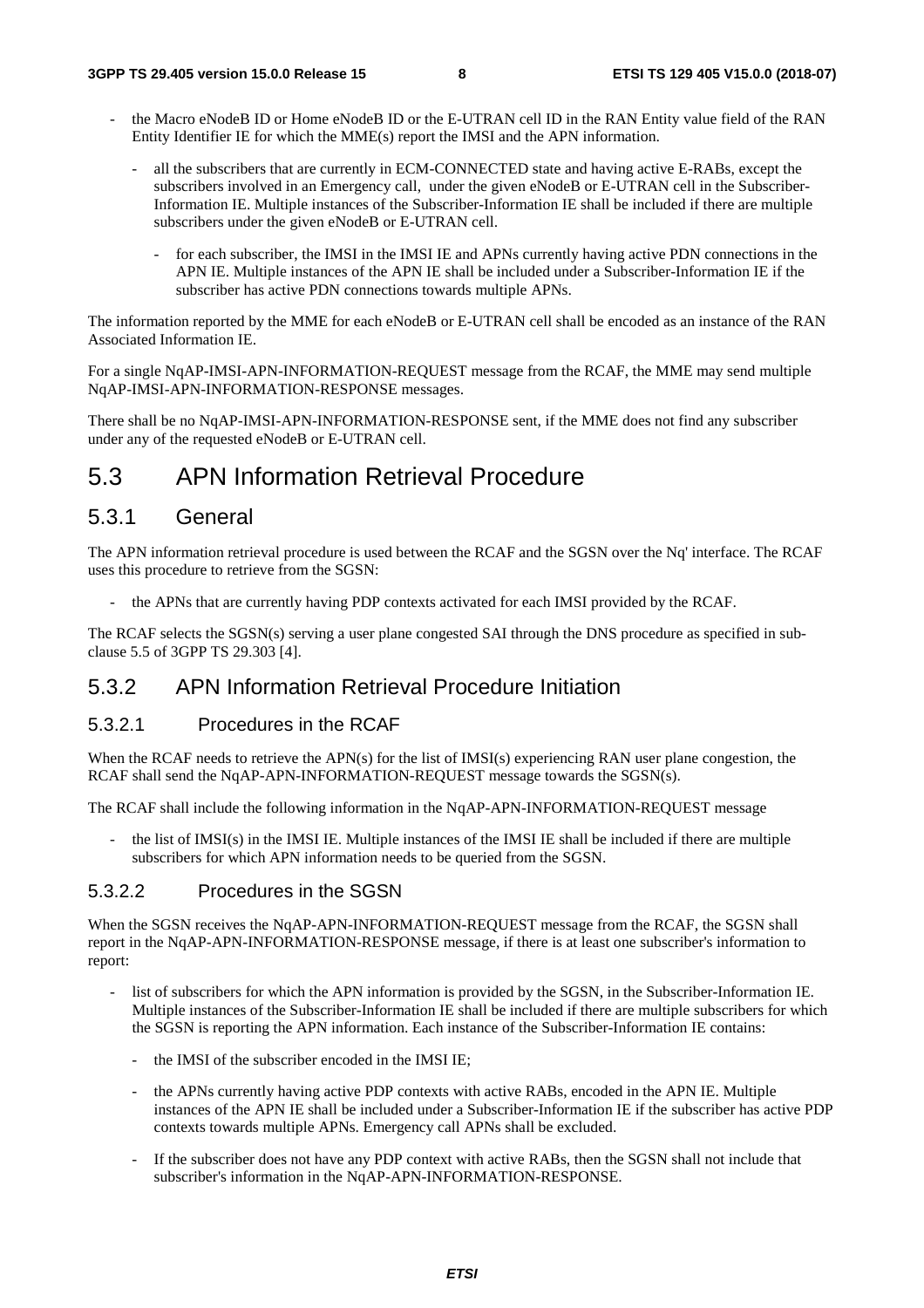In a pooled SGSN scenario each SGSN may have only a subset of IMSIs registered. An SGSN shall report the APN information only for the IMSIs it knows.

For a single NqAP-APN-INFORMATION-REQUEST message from the RCAF, the SGSN may send multiple NqAP-APN-INFORMATION-RESPONSE messages.

There shall be no NqAP-APN-INFORMATION-RESPONSE sent, if the SGSN does not find any requested subscriber attached.

# 6 Transport

### 6.1 General

This subclause specifies the standards for signalling transport to be used across Nq/Nq' interface. Nq/Nq' interface is a logical interface between the RCAF and the MME/SGSN. All the Nq-AP messages described in the present document require an SCTP association between the RCAF and the MME/SGSN.

### 6.2 IP layer

The RCAF shall support IPv6 (see IETF RFC 2460 [7]) and IPv4 (see IETF RFC 791 [6]).

### 6.3 Transport layer

SCTP (see IETF RFC 4960 [8]) shall be supported as the transport layer of Nq-AP messages.

Semi-permanent SCTP associations shall be established between the RCAF and MME/SGSN, i.e. the SCTP associations shall remain up under normal circumstances when the RCAF needs to use the Nq-AP procedures towards the MME/SGSN.

The RCAF shall initiate establishment of the SCTP association.

Transport network redundancy can be achieved by SCTP multi-homing between two end-points, of which one or both is assigned with multiple IP addresses. SCTP end-points shall support a multi-homed remote SCTP end-point. For SCTP endpoint redundancy, an SCTP endpoint (in the RCAF or MME/SGSN) may send an INIT, at any time for an already established SCTP association, which the other SCTP endpoint shall handle as defined in IETF RFC 4960 [8].

RCAF and MME/SGSN shall support a configuration with a single SCTP association per RCAF/MME (or RCAF/SGSN) pair. Configurations with multiple SCTP endpoints per RCAF/MME (or RCAF/SGSN) pair may be supported.

Within the SCTP association established between one RCAF and one MME/SGSN, both RCAF and MME/SGSN shall reserve several stream identifiers, based on the INIT message exchange for the sole use of Nq-AP procedures.

The registered port number for Nq-AP is 36424.

The payload protocol identifier to be used for Nq-AP is 0.

# 7 Error Handling

### 7.1 General

This subclause specifies procedures for the handling of unknown, unforeseen, and erroneous protocol data by the receiving entity (i.e. the MME or the RCAF). These procedures are called "error handling procedures". If a protocol error is detected by the receiving NqAP entity, it should log the event including the erroneous message and may include the error in a statistical counter.

### 7.2 Message too short

When the receiving entity receives a message that is too short to contain a complete message type information element, the receiving entity shall ignore that message.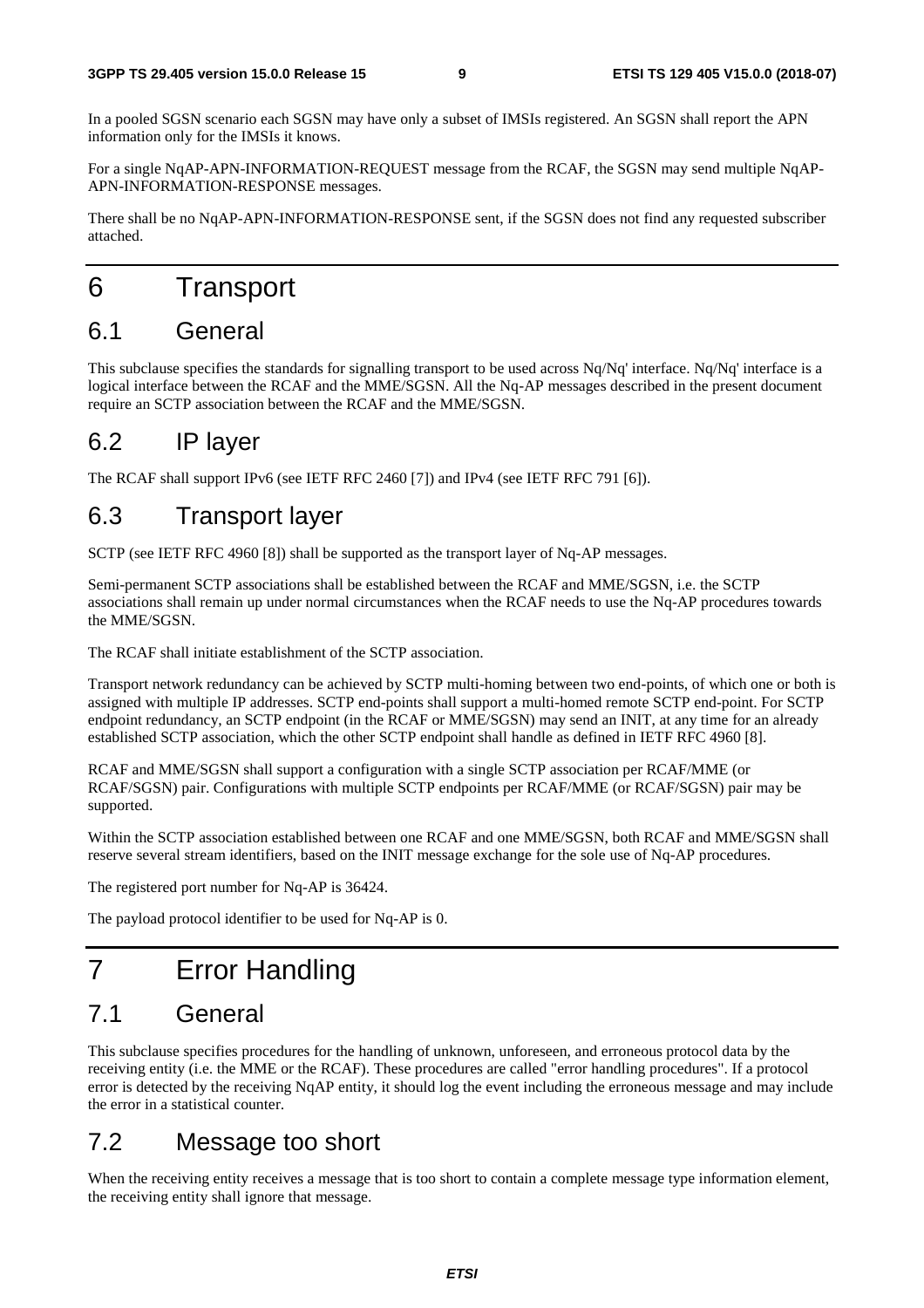### 7.3 Unknown or unforeseen message type

The entity receiving a message with a message type that is not defined or is not implemented, it shall ignore the message.

The entity receiving a message that is not defined to be received by that entity (e.g. the message is sent in the wrong direction) shall treat the message as unknown message and shall ignore the message.

### 7.4 Missing mandatory information element

When the entity receiving a request message diagnoses a "missing mandatory information element" error, the receiving entity shall ignore the message and shall return a corresponding response message with the cause IE set to "Mandatory IE missing", together with the type of the missing mandatory IE.

When the entity receiving a response message diagnoses a "missing mandatory information element" error, it shall ignore the message.

### 7.5 Information elements unknown or unforeseen in the message

The receiving entity shall ignore all information elements unknown or unforeseen in a message.

### 7.6 Out of sequence information elements

The receiving entity shall ignore all information elements that are out of sequence.

### 7.7 Repeated information elements

If an information element is repeated in a message in which repetition of the information element is not specified, the receiving entity shall only handle the contents of the information element appearing first and shall ignore all subsequent repetitions of the information element. When repetition of information elements is specified, the receiving entity shall only handle the contents of specified repeated information elements. If a limit on the repetition of information elements is specified and the limit is exceeded, the receiving entity shall handle the contents of information elements appearing first up to the limit of repetitions and shall ignore all subsequent repetitions of the information element.

### 7.8 Syntactically incorrect mandatory information element.

On receipt of a message, which contains a syntactically incorrect mandatory information element, the receiver shall ignore the message and shall return a corresponding response message with the cause IE set to "Mandatory IE incorrect", together with the type of the offending mandatory IE.

# 7.9 Syntactically incorrect optional information elements

The receiving entity shall treat all optional information elements that are syntactically incorrect in a message as not present in the message.

### 7.10 Conditional information element errors

When the entity receiving a request message diagnoses a "missing conditional information element" error, the receiving entity shall ignore the message and shall return a corresponding response message with the cause IE set to "Conditional IE missing", together with the type of the missing conditional IE.

When the entity receiving a request message diagnoses an "unexpected conditional information element" error or when it receives a message containing at least one syntactically incorrect conditional information element which is required to be present in the message, the receiving entity shall ignore the message and shall return a corresponding response message with the cause IE set to "Conditional IE incorrect", together with the type of the offending conditional IE.

When the entity receiving a response message diagnoses a "missing conditional information element" error, "unexpected conditional information element" error or when it receives a response message containing at least one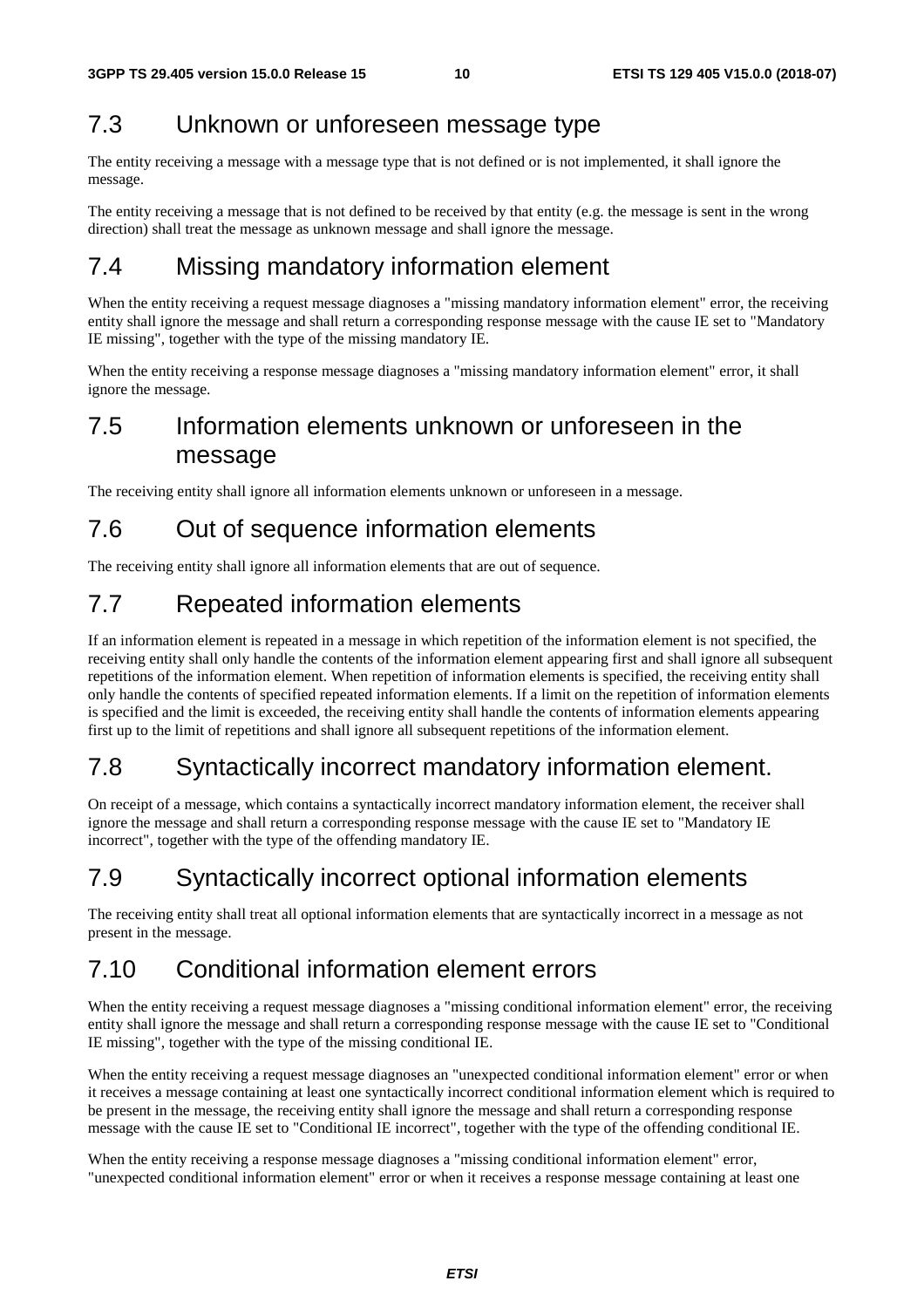syntactically incorrect conditional information element which is required to be present in the message, it shall ignore the message.

When the entity receives a message containing a syntactically incorrect conditional information element, which is not required to be present in the message, nor required to be absent in the message, then the receiving entity shall ignore that information element.

#### 7.11 Information elements with semantically incorrect contents

When an information element with semantically incorrect contents is received, the foreseen reactions of the procedural part of the present specification are performed.

If however no such reactions are specified, the receiving entity shall ignore that information element and treat the rest of the message. If the semantically incorrect information element in a request message is a mandatory information element, then the receiving entity shall return a corresponding response message with the cause IE set to "Mandatory IE incorrect", together with the type of the offending mandatory IE. If the semantically incorrect information element in a response message is a mandatory information element, then the receiving entity shall ignore the message.

## 7.12 NqAP Message of Invalid Length

If an NqAP entity receives a Request message within an IP/SCTP packet of a length that is inconsistent with the value specified in the Length field of the NqAP message header, then the receiving NqAP entity should log the error and shall send the Response message with the Cause IE value set to "Invalid Length".

If an NqAP entity receives a Response message within an IP/SCTP packet of a length that is inconsistent with the value specified in the Length field of the NqAP message header, then the receiving NqAP entity should log the error and shall silently discard the message.

# 8 Messages Description

#### 8.1 NqAP-IMSI-APN-INFORMATION-REQUEST Message

#### 8.1.1 Message definition

This message is sent by the RCAF to the MME to request the list of IMSIs and APNs activated for each IMSI under a given RAN Identifier (E-UTRAN cell Id or the eNodeB Id). Table 8.1.1 shows the content of the NqAP-IMSI-APN-INFORMATION-REQUEST message. Multiple instances of the RAN Entity Identifier IE shall be included if the RCAF is requesting the IMSI and APN information from MME for multiple eNodeB(s) or E-UTRAN Cell Ids.

| Table 8.1.1: NqAP-IMSI-APN-INFORMATION-REQUEST message content |  |
|----------------------------------------------------------------|--|
|----------------------------------------------------------------|--|

| Information element          | <b>Type/Reference</b>                 | <b>Presence</b> | Format | Length    |
|------------------------------|---------------------------------------|-----------------|--------|-----------|
| Message type                 | Message type<br>9.2                   | M               |        |           |
| <b>RAN Entity Identifier</b> | <b>RAN Entity Identifier</b><br>9.4.3 | M               | TLV    | $11 - 13$ |

### 8.2 NqAP-IMSI-APN-INFORMATION-RESPONSE Message

#### 8.2.1 Message definition

This message is sent by the MME to the RCAF in response to the NqAP-IMSI-APN-INFORMATION-REQUEST message. Table 8.2.1 shows the content of the NqAP-IMSI-APN-INFORMATION-RESPONSE message. The RAN-Associated-Information IE shall be encoded if the cause value in Cause IE is "Request Accepted". Multiple instances of the RAN-Associated-Information IE shall be included if the RCAF had requested IMSI and APN information for multiple eNodeB Id(s) or EUTRAN Cell Id(s) and if the particular instance of the NqAP-IMSI-APN-INFORMATION-RESPONSE message could find subscribers under some or all of these requested eNodeB Id(s) or EUTRAN Cell Id(s).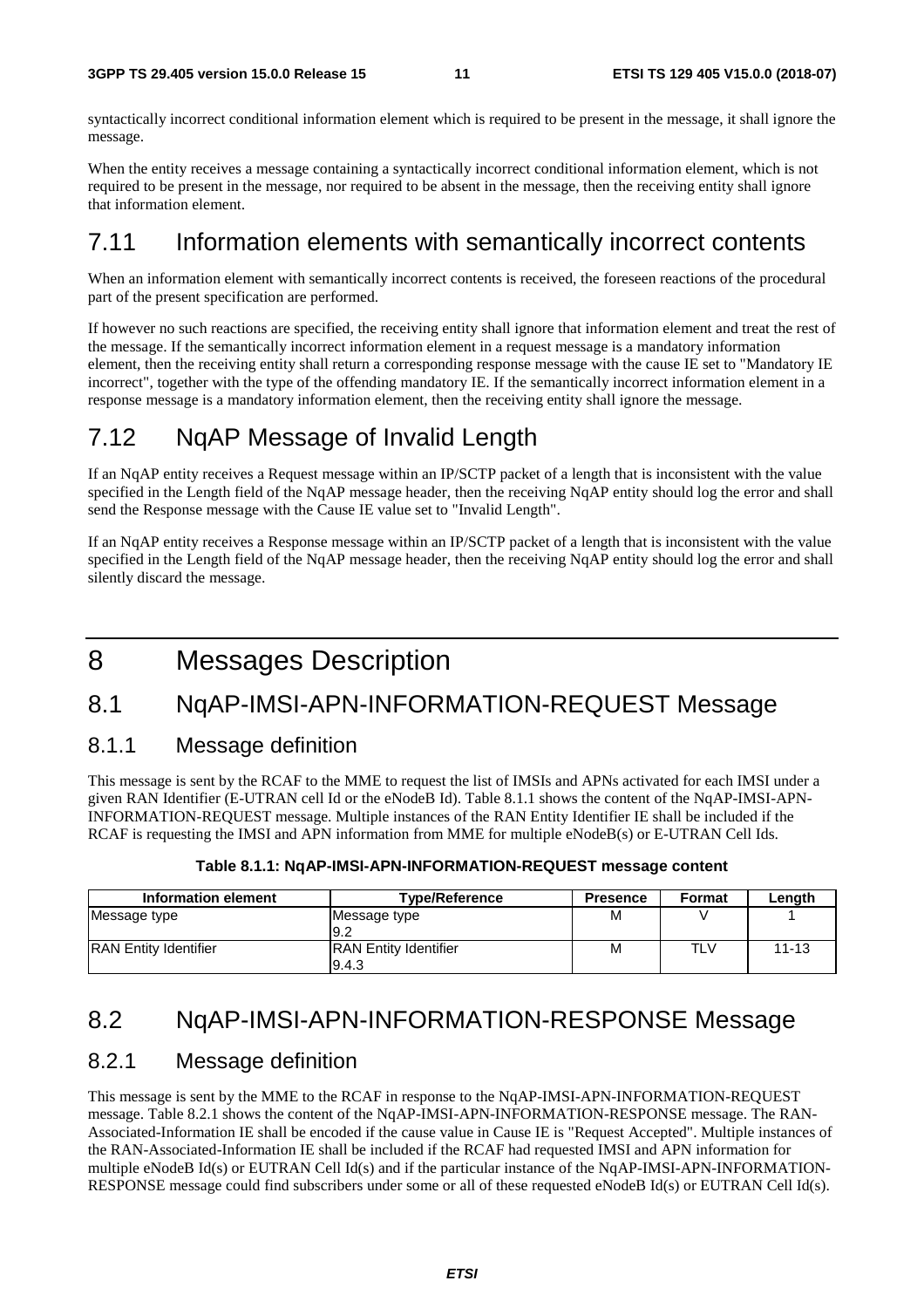The MME Name IE shall be included if the cause value in Cause IE is anything other than "Request Accepted".

| Information element                | <b>Type/Reference</b>                              | <b>Presence</b> | Format     | Length   |
|------------------------------------|----------------------------------------------------|-----------------|------------|----------|
| Message type                       | Message type<br>9.2                                | М               |            |          |
| Cause                              | Cause<br>9.4.6                                     | М               | <b>TLV</b> |          |
| <b>IRAN Associated Information</b> | IRAN-Associated-Information<br>9.4.5               | $\sim$          | <b>TLV</b> | Variable |
| <b>MME Name</b>                    | <b>Fully Qualified Domain Name (FQDN)</b><br>9.4.7 | <sub>C</sub>    | <b>TLV</b> | Variable |

**Table 8.2.1: NqAP-IMSI-APN-INFORMATION-RESPONSE message content** 

### 8.3 NqAP-APN-INFORMATION-REQUEST Message

#### 8.3.1 Message definition

This message shall be sent by the RCAF to the SGSN to request the list of APNs activated for a given set of IMSI(s). Table 8.3.1 shows the content of the NqAP-APN-INFORMATION-REQUEST message. Multiple instances of the IMSI IE shall be included if the RCAF is requesting the APN information from SGSN for multiple IMSIs.

#### **Table 8.3.1: NqAP-APN-INFORMATION-REQUEST message content**

| Information element | <b>Type/Reference</b> | <b>Presence</b> | <b>Format</b> | Length   |
|---------------------|-----------------------|-----------------|---------------|----------|
| Message type        | Message type          | М               |               |          |
|                     | 19.2                  |                 |               |          |
| <b>IMSI</b>         | <b>IMSI</b>           | M               | TLV           | $6 - 11$ |
|                     | 9.4.1                 |                 |               |          |

#### 8.4 NqAP-APN-INFORMATION-RESPONSE Message

#### 8.4.1 Message definition

This message is sent by the SGSN to the RCAF in response to the NqAP-APN-INFORMATION-REQUEST message. Table 8.4.1 shows the content of the NqAP-APN-INFORMATION-RESPONSE message. The Subscriber-Information IE shall be encoded if the cause value in Cause IE is "Request Accepted". Multiple instances of the Subscriber-Information IE shall be included if the RCAF had requested APN information for multiple IMSI(s) and if the particular instance of the NqAP-APN-INFORMATION-RESPONSE message carries more than one subscriber's information.

The SGSN Name IE shall be included if the cause value in Cause IE is anything other than "Request Accepted".

| Information element    | <b>Type/Reference</b>                       | <b>Presence</b> | Format     | Length   |
|------------------------|---------------------------------------------|-----------------|------------|----------|
| Message type           | Message type<br>9.2                         | м               |            |          |
| Cause                  | Cause<br>9.4.6                              | M               | TLV        |          |
| Subscriber Information | Subscriber-Information<br>9.4.4             | C               | TLV        | Variable |
| <b>SGSN Name</b>       | Fully Qualified Domain Name (FQDN)<br>9.4.7 | C               | <b>TLV</b> | Variable |

# 9 Information Elements

#### 9.1 Overview

This clause specifies the coding of the information elements used in by the Nq-AP protocol.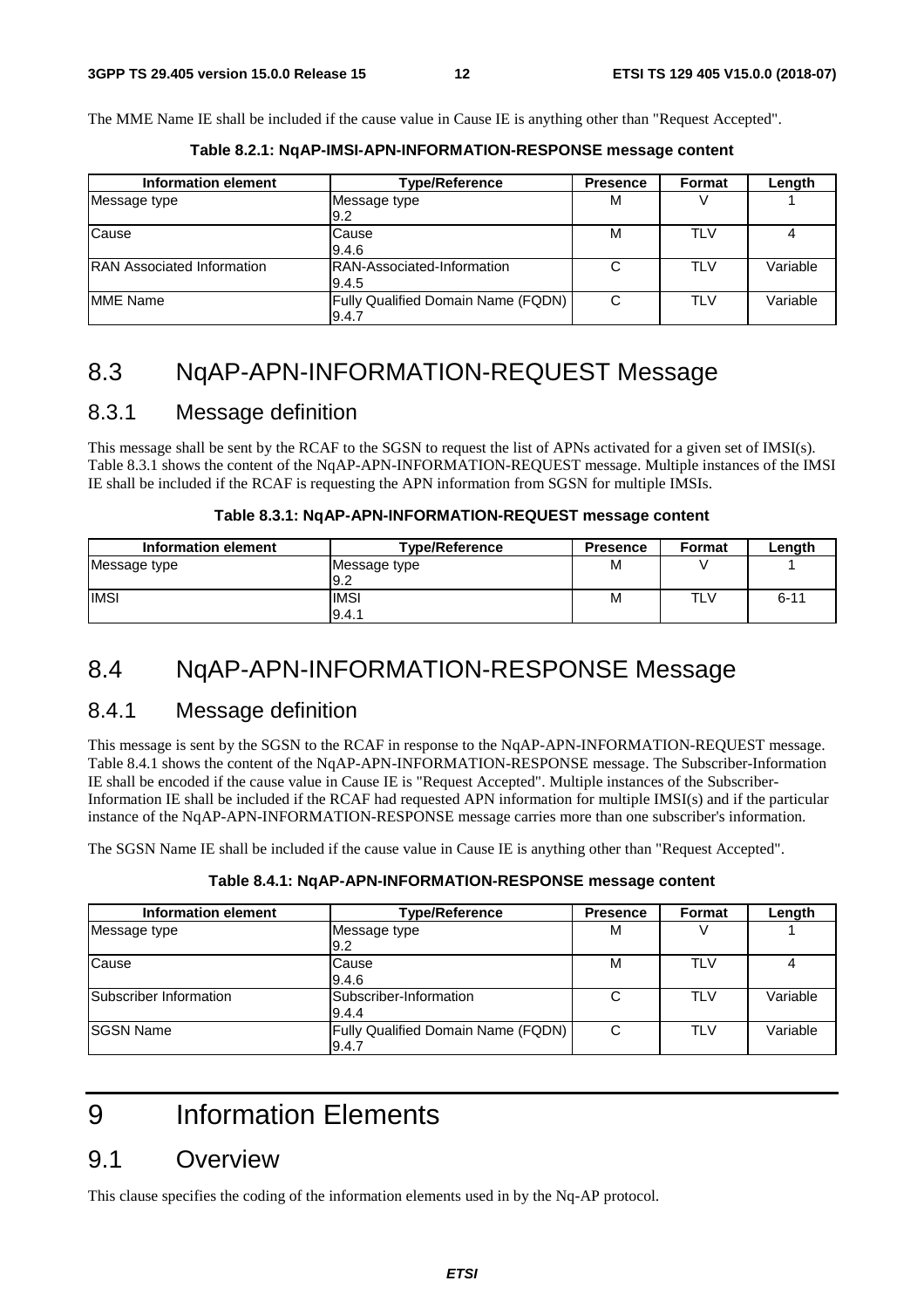The spare bits in the coding of an information element shall be set to zero by the sender and shall be ignored by the receiver.

#### 9.1.1 Presence requirements for Information Elements

There are four different presence requirements (Mandatory, Conditional, Conditional-Optional, Optional) for an information element within a given Nq-AP message:

- Mandatory means that the IE shall be included by the sending side, and that the receiver diagnoses a "missing mandatory information element" error, when detecting that the IE is not present.
- Conditional means:
	- that the IE shall be included by sending entity if the conditions specified in the relevant protocol specification are met;
	- the receiver shall check the conditions as specified in the corresponding message type description, based on the parameter combination in the message and/or on the state of the receiving node, to infer if a conditional IE shall be expected. Only if a receiver has sufficient information the following applies. A conditional IE, which is absolutely necessary for the receiving entity to complete the procedure, is missing, then the receiver shall abort the procedure.
- Conditional-Optional means:
	- that the IE shall be included by an entity complying with this version of the specification, if the conditions specified are met.
	- the receiver need not check the presence of the IE in the message. If the receiver checks the presence of the Conditional-Optional IE, then the IE's absence shall not trigger any of the error handling procedures. The handling of an absence or erroneous such IEs shall be treated as Optional IEs.
- Optional means:
	- that the IE shall be included as a service option. Therefore, the IE may be included or not in a message. The handling of an absent optional IE, or an erroneous optional IE is specified in subclause 7 "Error Handling".

For grouped IEs, the presence requirement of the embedded IE shall follow the rules:

- The grouped IE is Mandatory within a given message: the presence requirements of individual embedded IEs are as stated within the Mandatory grouped IE for the given message.
- The grouped IE is Conditional within a given message: if the embedded IE in the grouped IE is Mandatory or Conditional, this embedded IE is viewed as Conditional IE by the receiver. If the embedded IE in the grouped IE is Optional, this embedded IE is viewed as Optional IE by the receiver.
- The grouped IE is Conditional-Optional within a given message: if the embedded IE in the grouped IE is Mandatory or Conditional, this embedded IE is viewed as Conditional-Optional IE by the receiver. If the embedded IE in the grouped IE is Conditional-Optional, this embedded IE is viewed as Optional IE by the receiver. If the embedded IE in the grouped IE is Optional, this embedded IE is viewed as Optional IE by the receiver.- The grouped IE is Optional within a given message: all embedded IEs in the grouped IE are viewed as Optional IEs by the receiver.

In all of the above cases, appropriate error handling as described in subclause 7 shall be applied for protocol errors of the embedded IEs.

#### 9.1.2 Grouped Information Elements

Information elements can contain other IEs. This type of IE is called "Grouped IEs".

Grouped IEs have a length value in the TLV encoding, which includes the added length of all the embedded IEs. Overall coding of a grouped information element with 3 octets long IE header is defined in subclause 9.3.2 "Information Element Format". Each information element within a grouped IE shall also contain a 3-octet long IE header.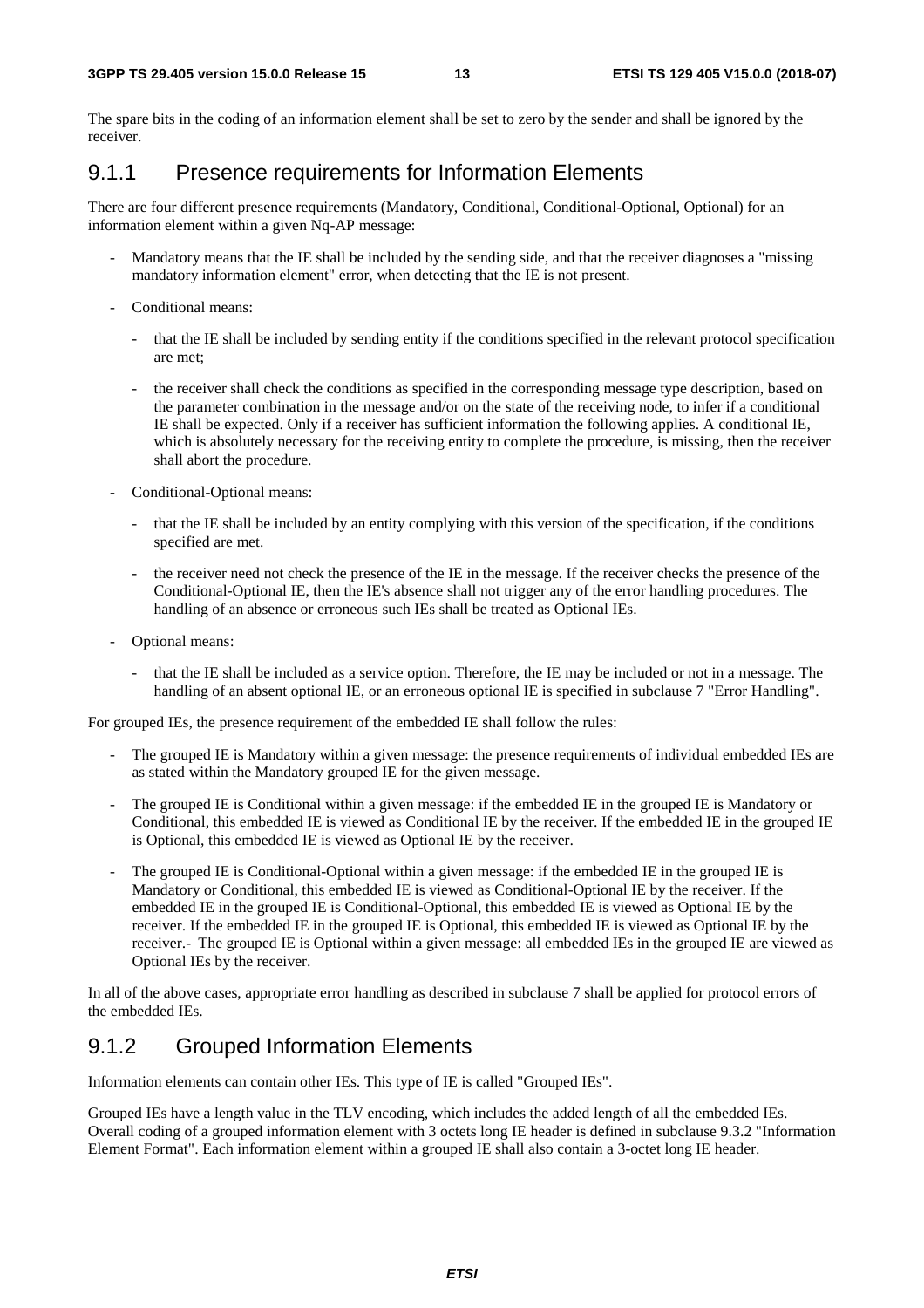### 9.2 Message Type

Message type uniquely identifies the message being sent. It is a single octet information element, mandatory in all messages. Table 9.2-1 defines the value part of the Message type information element.

| Message Type | Message type                       | Reference |
|--------------|------------------------------------|-----------|
| value        |                                    |           |
|              | Reserved                           |           |
|              | NgAP-IMSI-APN-INFORMATION-REQUEST  | l8.1      |
|              | NgAP-IMSI-APN-INFORMATION-RESPONSE | 8.2       |
|              | NgAP-APN-INFORMATION-REQUEST       | 8.3       |
|              | NgAP-APN-INFORMATION-RESPONSE      | 8.4       |
| $5 - 255$    | Spare. For future use.             |           |

**Table 9.2-1: Message type information element** 

### 9.3 Information Element Coding

#### 9.3.1 Information Element Types

A Nq-AP message may contain several information elements. Except the Message type IE defined in subclause 9.2, all the other Information Elements shall be TLV (Type, Length, Value) coded. Nq-AP information element type values are specified in the Table 9.3.1-1.

| <b>IE Type</b><br>value<br>(Decimal) | Information elements                            | <b>Reference</b> |
|--------------------------------------|-------------------------------------------------|------------------|
|                                      | Reserved                                        |                  |
|                                      | International Mobile Subscriber Identity (IMSI) | 9.4.1            |
| $\mathcal{P}$                        | Access Point Name (APN)                         | 9.4.2            |
| 3                                    | <b>RAN Entity Identifier</b>                    | 9.4.3            |
|                                      | Subscriber-Information                          | 9.4.4            |
| 5                                    | <b>RAN Associated Information</b>               | 9.4.5            |
| 6                                    | Cause                                           | 9.4.6            |
|                                      | Fully Qualified Domain Name (FQDN)              | 9.4.7            |
| $8 - 255$                            | Spare. For future use.                          |                  |

**Table 9.3.1-1: Information Element types for Nq-AP** 

#### 9.3.2 Information Element Format

Figure 9.3.2-1 depicts the format of an information element.



**Figure 9.3.2-1: Information Element Format** 

An IE has the following mandatory fields:

- Type field: This field indicates the type of Information Element. The valid values of the IE type are defined in clause 9.3.1.
- Length: This field contains the length of the information element excluding the first three octets, which are common for all information elements (Type and Length) and is denoted "n" in Figure 9.3.2-1. For all the length fields, bit 8 of the lowest numbered octet is the most significant bit and bit 1 of the highest numbered octet is the least significant bit.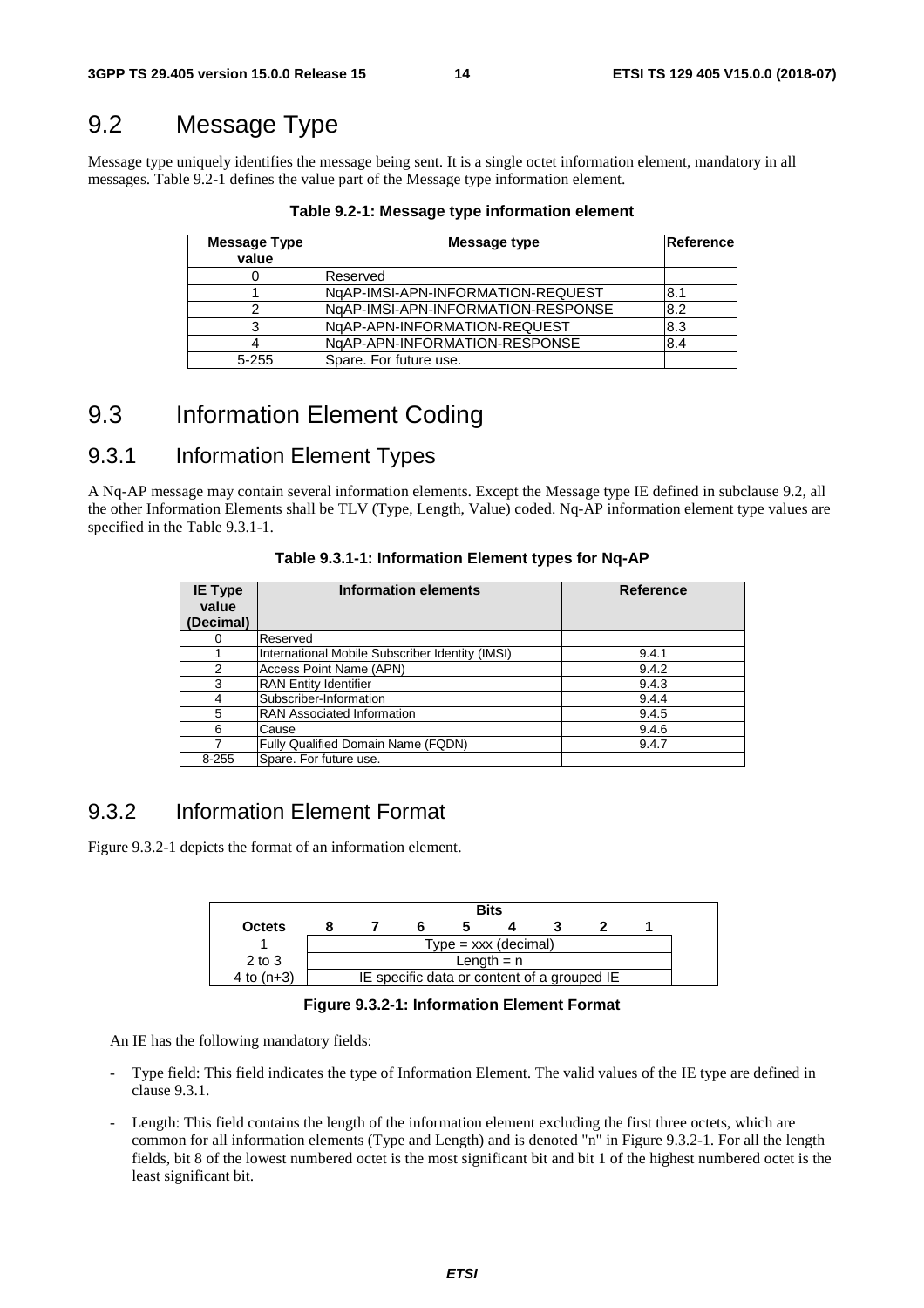#### 9.4 Information elements

#### 9.4.1 International Mobile Subscriber Identity (IMSI)

The International Mobile Subscriber Identity (IMSI) IE represents the IMSI of the subscriber. The sending entity copies the value part of the IMSI into octets 4 to (n+3) of the IMSI IE. IMSI is defined in 3GPP TS 23.003 [5].

|               |              | <b>Bits</b> |                |                         |  |  |                  |  |  |
|---------------|--------------|-------------|----------------|-------------------------|--|--|------------------|--|--|
| <b>Octets</b> |              |             |                |                         |  |  |                  |  |  |
|               |              |             |                | IE Type = $1$ (decimal) |  |  |                  |  |  |
| $2$ to $3$    | Length $= n$ |             |                |                         |  |  |                  |  |  |
| 4             |              |             | Number digit 2 |                         |  |  | Number digit 1   |  |  |
| 5             |              |             | Number digit 4 |                         |  |  | Number digit 3   |  |  |
| $\cdots$      |              |             | $\cdots$       |                         |  |  | $\cdots$         |  |  |
| $n+3$         |              |             | Number digit m |                         |  |  | Number digit m-1 |  |  |



Octets 4 to (n+3) represent the IMSI value as described in ITU-T Rec E.212 [9], encoded as TBCD digits, i.e. digits from 0 through 9 are encoded "0000" to "1001". When there is an odd number of digits, bits 8 to 5 of the last octet are encoded with the filler "1111". The maximum number of digits is 15.

### 9.4.2 Access Point Name (APN)

The Access Point Name information element specifies the APN towards which a subscriber has active PDN connection and is coded as shown in figure 9.4.2-1. The encoding the APN field follows 3GPP TS 23.003 [5] subclause 9.1. The content of the APN field shall be the full APN with both the APN Network Identifier and APN Operator Identifier being present as specified in 3GPP TS 23.003 [5] subclauses 9.1.1 and 9.1.2, 3GPP TS 23.060 [3] Annex A and 3GPP TS 23.401 [2] subclause 4.3.8.1.

NOTE: The APN field is not encoded as a dotted string as commonly used in documentation.



**Figure 9.4.2-1: APN** 

### 9.4.3 RAN Entity Identifier

The RAN Entity Identifier IE represents the location granularity for which subscriber information is provided. The RAN Entity Identifier shall either be a Macro eNodeB ID or a Home eNodeB ID or a E-UTRAN Cell Global Identity. The RAN Entity Identifier is coded as shown in figure 9.4.3-1.

| <b>Bits</b>   |              |                         |  |  |                         |  |  |  |  |
|---------------|--------------|-------------------------|--|--|-------------------------|--|--|--|--|
| <b>Octets</b> |              |                         |  |  |                         |  |  |  |  |
|               |              | IE Type = $3$ (decimal) |  |  |                         |  |  |  |  |
| $2$ to $3$    | Length $= n$ |                         |  |  |                         |  |  |  |  |
|               |              | <b>RAN Entity Type</b>  |  |  |                         |  |  |  |  |
| 5 to $(n+4)$  |              |                         |  |  | <b>RAN Entity Value</b> |  |  |  |  |

**Figure 9.4.3-1: RAN Entity Identifier** 

The RAN Entity Type values are given below in Table 9.4.3-1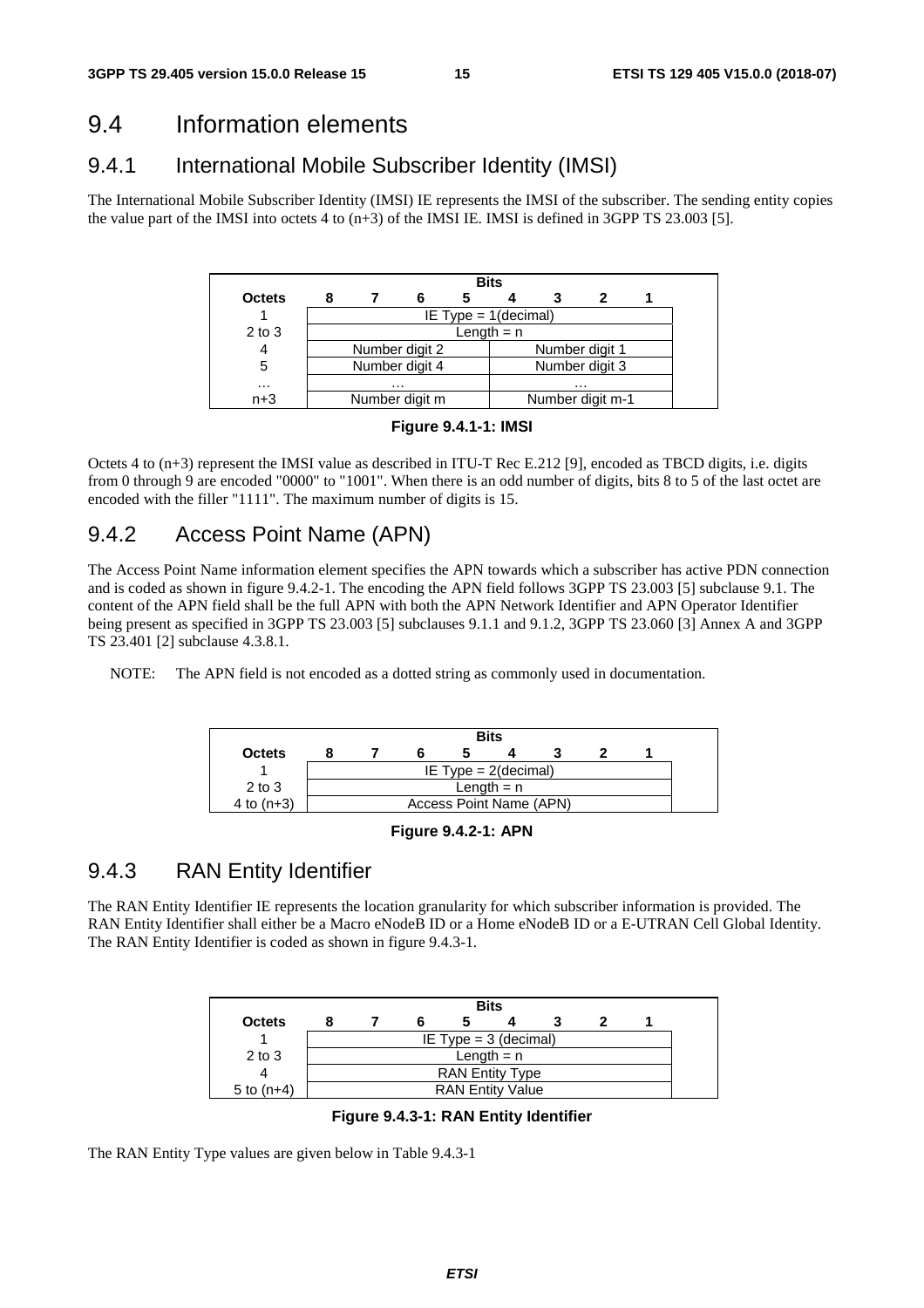| <b>RAN Entity Type</b>       | <b>RAN Entity Value (Decimal)</b> |
|------------------------------|-----------------------------------|
| Macro eNodeB ID              |                                   |
| Home eNodeB ID               |                                   |
| E-UTRAN Cell Global Identity |                                   |
| <spare></spare>              | 3 to 255                          |

**Table 9.4.3-1: RAN Entity Type values and their meanings** 

If the RAN Entity Type is Macro eNodeB ID then the RAN Entity value shall represent a Macro eNodeB ID. The Macro eNodeB ID is encoded as shown below in Figure 9.4.3-2.

|               | <b>Bits</b>     |             |             |                          |  |  |                 |  |
|---------------|-----------------|-------------|-------------|--------------------------|--|--|-----------------|--|
| <b>Octets</b> |                 |             |             | C                        |  |  |                 |  |
| 5             |                 |             | MCC digit 2 |                          |  |  | MCC digit 1     |  |
| 6             |                 | MNC digit 3 |             |                          |  |  | MCC digit 3     |  |
|               |                 |             | MNC digit 2 |                          |  |  | MNC digit 1     |  |
|               |                 |             | Spare       |                          |  |  | Macro eNodeB ID |  |
| 9 to 10       | Macro eNodeB ID |             |             |                          |  |  |                 |  |
| 11 to 12      |                 |             |             | Tracking Area Code (TAC) |  |  |                 |  |

**Figure 9.4.3-2: Encoding of Macro eNodeB as the RAN Entity Value** 

The Macro eNodeB ID consists of 20 bits. Bit 4 of Octet 8 is the most significant bit and bit 1 of Octet 10 is the least significant bit. The coding of the Macro eNodeB ID is the responsibility of each administration. Coding using full hexadecimal representation shall be used.

If the RAN Entity Type is Home eNodeB ID then the Home eNodeB ID shall be encoded as the RAN Entity value as shown below in Figure 9.4.3-3.

|               |                |  |             |                          | <b>Bits</b> |  |                |  |
|---------------|----------------|--|-------------|--------------------------|-------------|--|----------------|--|
| <b>Octets</b> |                |  |             | b                        |             |  |                |  |
| 5             |                |  | MCC digit 2 |                          |             |  | MCC digit 1    |  |
| 6             |                |  | MNC digit 3 |                          |             |  | MCC digit 3    |  |
|               |                |  | MNC digit 2 |                          |             |  | MNC digit 1    |  |
| 8             |                |  | Spare       |                          |             |  | Home eNodeB ID |  |
| 9 to 11       | Home eNodeB ID |  |             |                          |             |  |                |  |
| 12 to 13      |                |  |             | Tracking Area Code (TAC) |             |  |                |  |

**Figure 9.4.3-3: Encoding of Home eNodeB as the RAN Entity Value** 

The Home eNodeB ID consists of 28 bits. See 3GPP TS 36.413 [10]. Bit 4 of Octet 9 is the most significant bit and bit 1 of Octet 12 is the least significant bit. The coding of the Home eNodeB ID is the responsibility of each administration. Coding using full hexadecimal representation shall be used.

If the RAN Entity Type is E-UTRAN Cell Global Identity (ECGI) then the ECGI shall be encoded as the RAN Entity value as shown below in Figure 9.4.3-4.

|               |  |             | <b>Bits</b> |                               |  |
|---------------|--|-------------|-------------|-------------------------------|--|
| <b>Octets</b> |  |             |             |                               |  |
| 5             |  | MCC digit 2 |             | MCC digit 1                   |  |
|               |  | MNC digit 3 |             | MCC digit 3                   |  |
|               |  | MNC digit 2 |             | MNC digit 1                   |  |
|               |  | Spare       |             | ECI                           |  |
| 9 to 11       |  |             |             | ECI (E-UTRAN Cell Identifier) |  |

**Figure 9.4.3-4: Encoding of ECGI as the RAN Entity Value** 

The E-UTRAN Cell Identifier (ECI) consists of 28 bits. The ECI field shall start with Bit 4 of octet 8, which is the most significant bit. Bit 1 of Octet 11 is the least significant bit. The coding of the E-UTRAN cell identifier is the responsibility of each administration. Coding using full hexadecimal representation shall be used.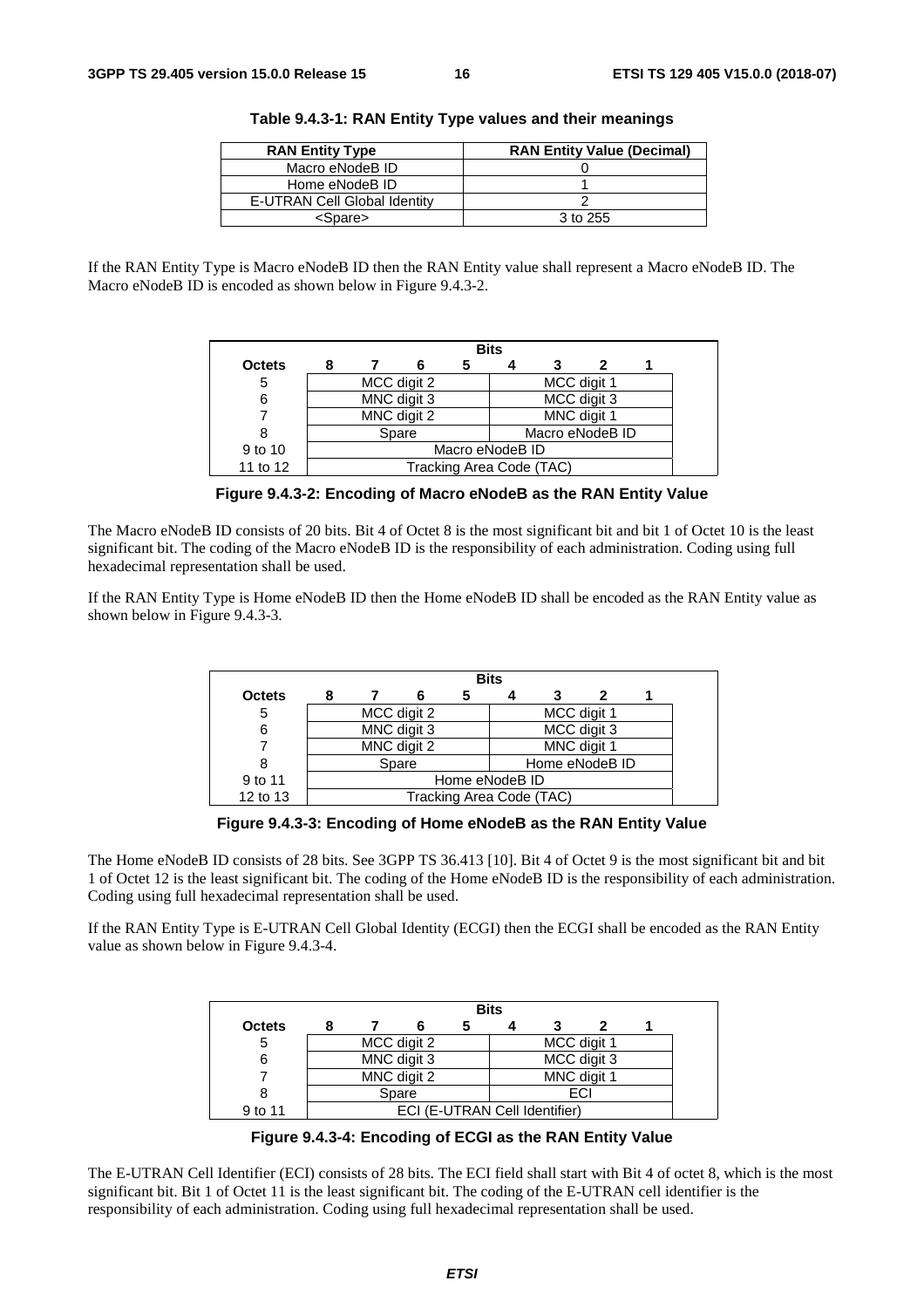### 9.4.4 Subscriber-Information

The Subscriber-Information IE is a grouped IE and it carries the information related to a subscriber (IMSI and APN).

| Octet 1            |   | IE Type = $4$ (decimal)                                                                                                                                              |                |  |  |  |  |  |
|--------------------|---|----------------------------------------------------------------------------------------------------------------------------------------------------------------------|----------------|--|--|--|--|--|
| Octets 2 and 3     |   | Length $= n$                                                                                                                                                         |                |  |  |  |  |  |
| <b>Information</b> | P | <b>Condition / Comment</b>                                                                                                                                           | <b>IE Type</b> |  |  |  |  |  |
| elements           |   |                                                                                                                                                                      |                |  |  |  |  |  |
| <b>IMSI</b>        | м |                                                                                                                                                                      | <b>IMSI</b>    |  |  |  |  |  |
| <b>APN</b>         |   | M If there are more than one APN for which PDN connections<br>are activated for a subscriber, then each APN shall be<br>encoded as a separate instance of the APN IE | <b>APN</b>     |  |  |  |  |  |

#### **Figure 9.4.4-1: Subscriber Information**

#### 9.4.5 RAN Associated Information

The RAN Associated Information IE is a grouped IE and it carries the information related to list of subscribers for a given RAN Entity Identifier.

| Octet 1                        |   | IE Type = $5$ (decimal)                                                                                                                                                                             |                                 |  |  |  |  |  |
|--------------------------------|---|-----------------------------------------------------------------------------------------------------------------------------------------------------------------------------------------------------|---------------------------------|--|--|--|--|--|
| Octets 2 and 3                 |   | Length $= n$                                                                                                                                                                                        |                                 |  |  |  |  |  |
| <b>Information</b><br>elements | P | <b>Condition / Comment</b>                                                                                                                                                                          | <b>IE Type</b>                  |  |  |  |  |  |
| <b>RAN</b> Entity Identifier   | м |                                                                                                                                                                                                     | <b>RAN Entity</b><br>Identifier |  |  |  |  |  |
| Subscriber<br>Information      |   | M If there are more than one subscriber under the given RAN<br>Entity Identifier, then each subscriber's information shall be<br>encoded as a separate instance of the Subscriber<br>Information IE | Subscriber-<br>Information      |  |  |  |  |  |

#### **Figure 9.4.5-1: RAN Associated Information**

#### 9.4.6 Cause

The Cause IE shall be used to indicate the RCAF

- Success / reason for failure of processing a request message;

The Cause IE shall be encoded as specified in figure 9.4.6-1 below.





Cause is a variable length IE, which may have either of the following two lengths values:

- If  $n = 1$ , then the Cause IE shall be 4 octets long. Therefore, octet 5 will not be present.
- If  $n = 2$ , then the Cause IE shall be 5 octets long.

The Cause value shall be included in a response message. In a response message, the Cause value indicates the acceptance or the rejection of the corresponding request message. The Cause value indicates the explicit reason for the rejection.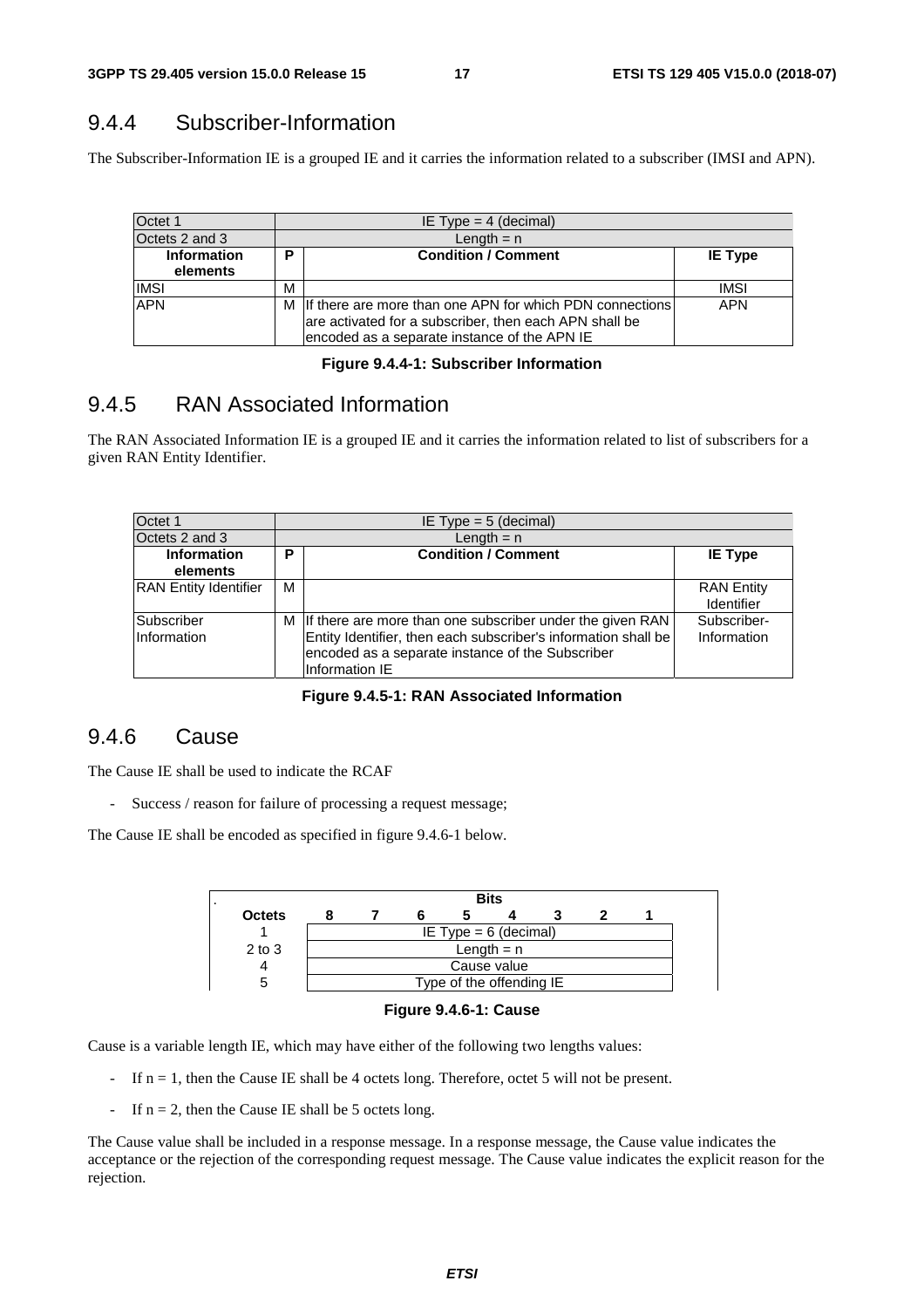If the rejection is due to a mandatory IE or a verifiable conditional IE is faulty or missing, the offending IE shall be included in Octet 5.

The following table provides the various cause values

| <b>Cause Type</b>                            | <b>Cause value</b><br>(decimal) | <b>Meaning</b>                                                                             |
|----------------------------------------------|---------------------------------|--------------------------------------------------------------------------------------------|
|                                              |                                 | Reserved. Shall not be sent and if received the Cause shall be treated as an<br>invalid IE |
| Acceptance<br>Cause                          |                                 | <b>Request Accepted</b>                                                                    |
|                                              | 2 to 15                         | Spare. This value range shall be used for acceptance cause values.                         |
| <b>Protocol Errors</b>                       | 16                              | Mandatory IE incorrect                                                                     |
|                                              | 17                              | Mandatory IE missing                                                                       |
|                                              | 18                              | Conditional IE incorrect                                                                   |
|                                              | 19                              | Conditional IE missing                                                                     |
|                                              | 20                              | Invalid length                                                                             |
|                                              | 21 to 63                        | Spare. This value range shall be used by Cause values representing protocol<br>errors.     |
| Cause Codes<br>Representing<br><b>Status</b> | 64                              | MME/SGSN Congested                                                                         |
|                                              | 65 to 255                       | Spare. For Future Use.                                                                     |

**Table 9.4.6-1: Cause values** 

#### 9.4.7 Fully Qualified Domain Name (FQDN)

Fully Qualified Domain Name (FQDN) is coded as depicted in Figure 9.4.7-1.



**Figure 9.4.7-1: Fully Qualified Domain Name (FQDN)** 

The FQDN field encoding shall be identical to the encoding of a FQDN within a DNS message of section 3.1 of IETF RFC 1035 [11] but excluding the trailing zero byte.

NOTE: The FQDN field in the IE is not encoded as a dotted string as commonly used in DNS master zone files.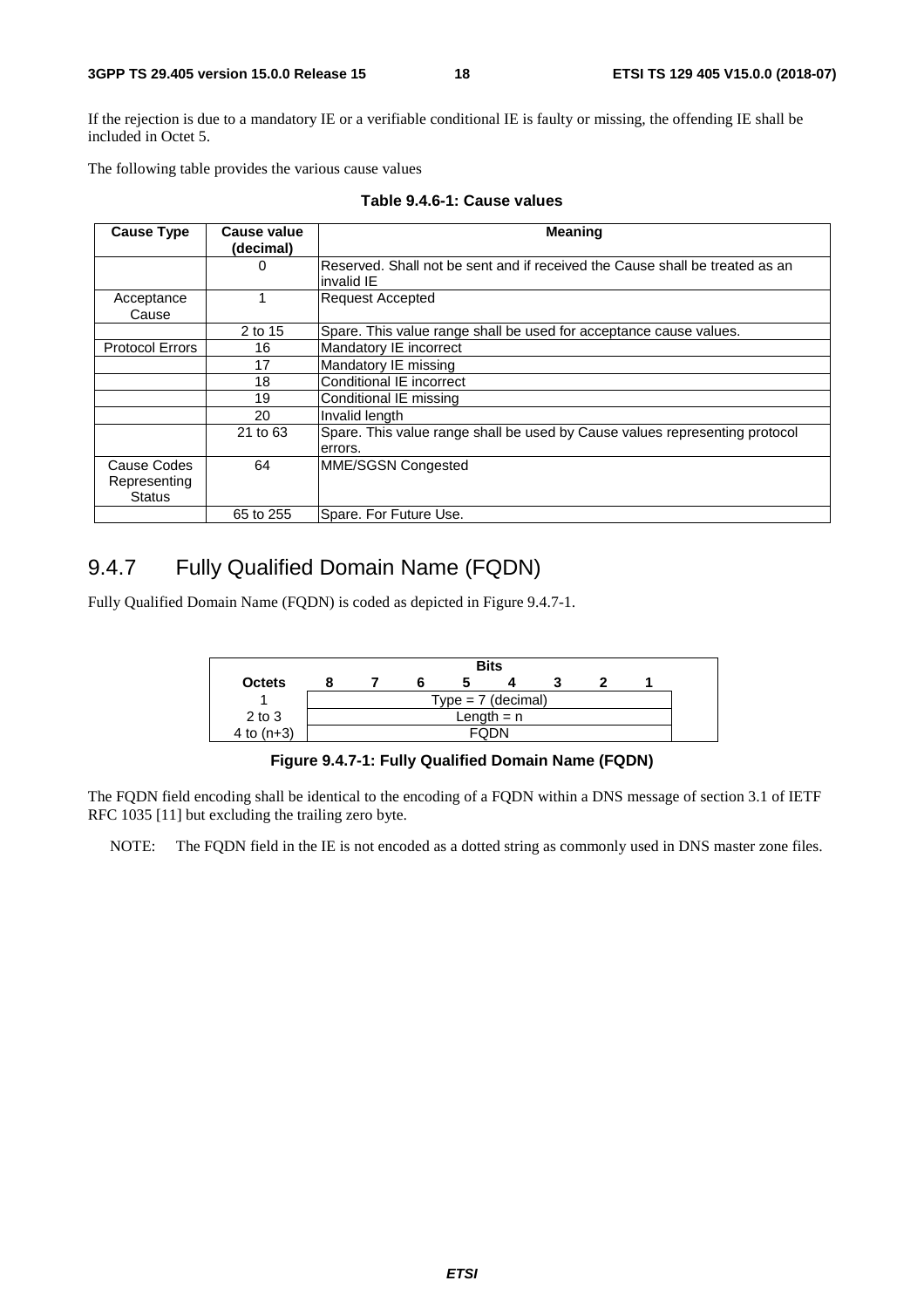# Annex A (informative): Change history

|         | <b>Change history</b> |                      |           |             |                                                                                        |            |               |  |
|---------|-----------------------|----------------------|-----------|-------------|----------------------------------------------------------------------------------------|------------|---------------|--|
| Date    | TSG #                 | <b>TSG Doc.</b>      | <b>CR</b> | <b>IRev</b> | Subject/Comment                                                                        | <b>Old</b> | <b>New</b>    |  |
| 2014-10 |                       | CT4#66bi   C4-142063 |           |             | TS skeleton                                                                            |            | 0.1.0         |  |
|         | s                     |                      |           |             |                                                                                        |            |               |  |
| 2014-10 | s                     | CT4#66bi C4-142064   |           |             | Implementation of C4-142065                                                            |            | 0.1.0         |  |
| 2014-11 | CT4#67                | C4-142451            |           |             | Implementation of C4-142444, C4-142445, C4-142446, C4-<br>142450, C4-142479            | 0.1.0      | 0.2.0         |  |
| 2015-02 | CT4#68                | C4-150347            |           |             | Implementation of C4-150251, C4-150254, C4-150376, C4-<br>150256, C4-150258, C4-150259 | 0.2.0      | 0.3.0         |  |
| 2015-04 |                       | CT4#68bi C4-150680   |           |             | Implementation of C4-150713, C4-150649                                                 | 0.3.0      | 0.4.0         |  |
| 2015-05 | CT4#69                | C4-150982            |           |             | Implementation of C4-150830, C4-150873, C4-150981                                      | 0.4.0      | 0.5.0         |  |
| 2015-06 | CT#68                 | CP-150278            |           |             | Presented for information and approval                                                 | 0.5.0      | 1.0.0         |  |
| 2015-06 |                       |                      |           |             | Approved in CT#68                                                                      | 1.0.0      | 13.0.0        |  |
| 2015-12 | CT#70                 | CP-1507771000        |           |             | Registered port number for Nq-AP                                                       | 13.0.01    | 13.1.0        |  |
|         |                       |                      |           |             |                                                                                        |            |               |  |
| 2017-03 | CT#75                 |                      |           |             | Update to Rel-14 version (MCC)                                                         | 13.1.0     | 14.0.0        |  |
| 2018-06 | CT#80                 |                      |           |             | Update to Rel-15 version (MCC)                                                         |            | 14.0.0 15.0.0 |  |